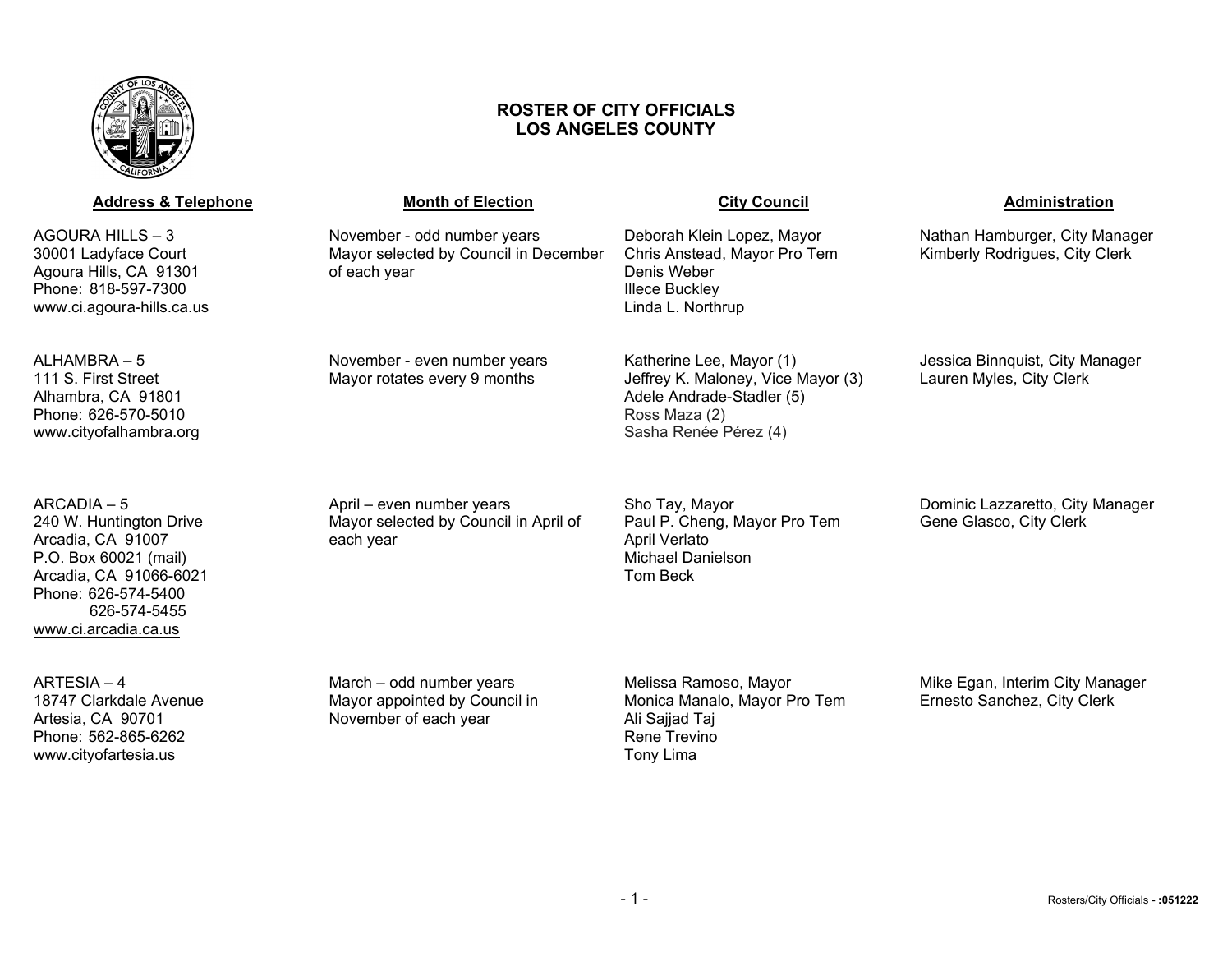| <b>Address &amp; Telephone</b>                                                                                                                      | <b>Month of Election</b>                                                                                                                 | <b>City Council</b>                                                                                                           | Administration                                                                 |
|-----------------------------------------------------------------------------------------------------------------------------------------------------|------------------------------------------------------------------------------------------------------------------------------------------|-------------------------------------------------------------------------------------------------------------------------------|--------------------------------------------------------------------------------|
| $AVALON - 4$<br>Catalina Island<br>410 Avalon Canyon Road<br>P.O. Box 707 (mail)<br>Avalon, CA 90704<br>Phone: 310-510-0220<br>www.cityofavalon.com | April - even number years<br>Mayor elected directly every 2 years                                                                        | Ann Marshall, Mayor<br>Cinde MacGugan-Cassidy, Mayor Pro<br>Tem<br>Lisa Lavelle<br><b>Michael Ponce</b><br>Yesenia De La Rosa | David Maistro, City Manager,<br>City Clerk, Denise Radde                       |
| $AZUSA - 1$<br>213 E. Foothill Boulevard<br>Azusa, CA 91702<br>Phone: 626-812-5200<br>www.ci.azusa.ca.us                                            | March - odd number years<br>Mayor elected directly every 2 years<br>Council Members every 2 years -<br>Staggered<br><b>CLOSED FRIDAY</b> | Robert Gonzales, Mayor<br>Andrew N. Mendez, Mayor Pro Tem<br>Dennis Beckwith<br>Edward J. Alvarez<br>Jesse Avila, Jr.         | Sergio Gonzalez, City Manager<br>Jeffrey Lawrence Cornejo, City Clerk          |
| <b>BALDWIN PARK - 1</b><br>14403 E. Pacific Avenue<br>Baldwin Park, CA 91706<br>Phone: 626-960-4011<br>www.baldwinpark.com                          | November - odd number years<br>Mayor elected directly every 2 years<br><b>CLOSED FRIDAY</b>                                              | Emmanuel J. Estrada, Mayor<br>Daniel Damian, Mayor Pro Tem<br>Alejandra Avila<br>Monica Garcia<br>Paul Hernandez              | Enrique Zaldivar, CEO<br>Marlen Garcia, City Clerk                             |
| $BELL - 1$<br>6330 Pine Avenue<br>Bell, CA 90201-1291<br>Phone: 323-588-6211<br>www.cityofbell.org                                                  | March - odd number years<br>Mayor chosen by Council after election                                                                       | Alicia Romero, Mayor<br>Ana Maria Quintana, Mayor Pro Tem<br>Ali Saleh<br>Fidencio J. Gallardo<br>Monica Arroyo               | Michael L. Antwine II, City Manager<br>Angela Bustamante, Assistant City Clerk |
| <b>BELLFLOWER - 4</b><br>16600 Civic Center Drive<br>Bellflower, CA 90706<br>Phone: 562-804-1424<br>www.bellflower.org                              | March - odd number years<br>Mayor chosen by Council in March of<br>each year                                                             | Ray Dunton, Mayor<br>Sonny Santa Ines, Mayor Pro Tem<br>Dan Koops<br>Raymond Hamade<br>Victor A. Sanchez                      | Jeffrey Stewart, City Manager<br>Mayra Ochiqui, City Clerk                     |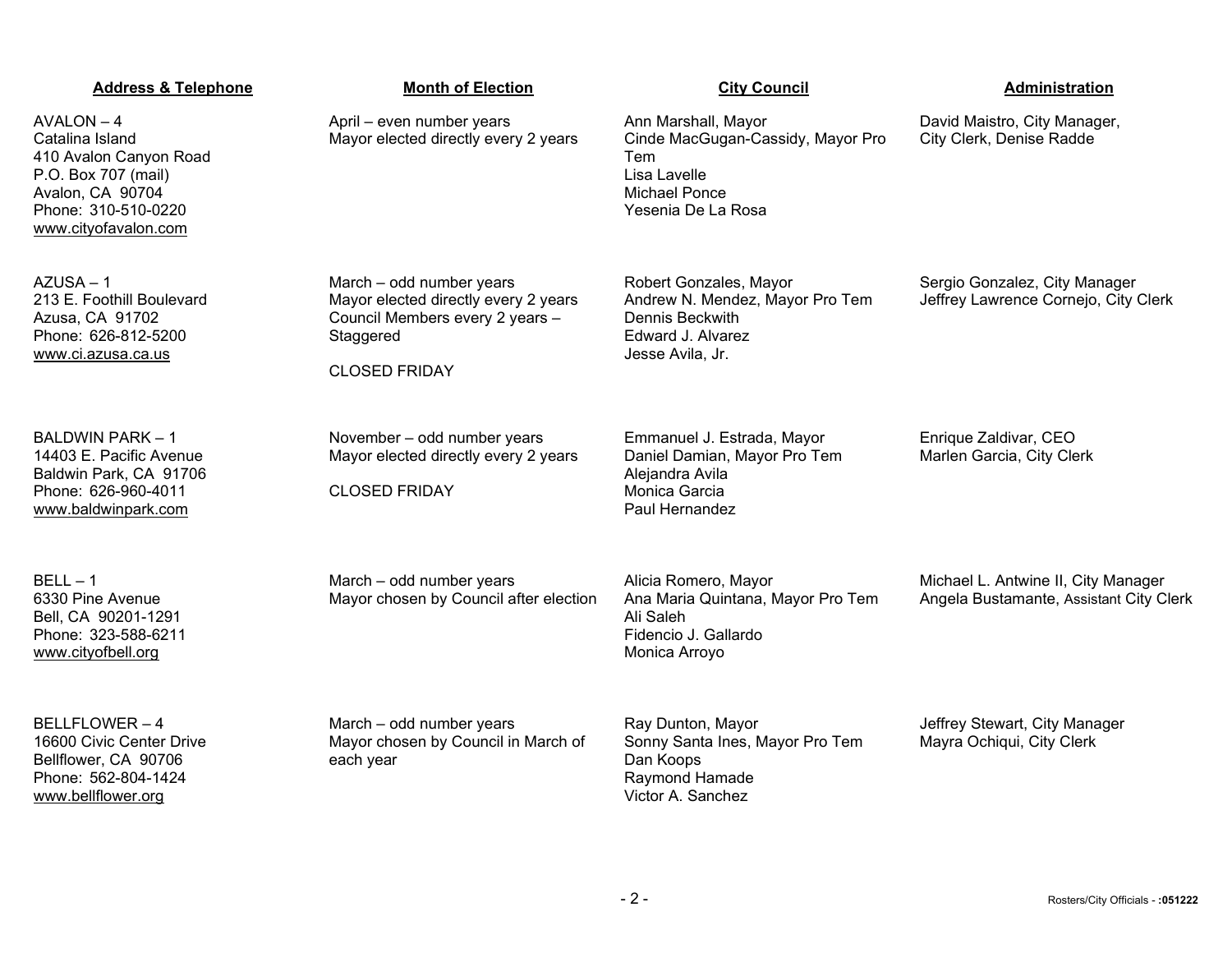| <b>Address &amp; Telephone</b>                                                                                                                             | <b>Month of Election</b>                                                           | <b>City Council</b>                                                                                                         | Administration                                                |
|------------------------------------------------------------------------------------------------------------------------------------------------------------|------------------------------------------------------------------------------------|-----------------------------------------------------------------------------------------------------------------------------|---------------------------------------------------------------|
| <b>BELL GARDENS - 1</b><br>7100 S. Garfield Avenue<br>Bell Gardens, CA 90201<br>Phone: 562-806-7700                                                        | November - odd number years<br>Mayor chosen by Council in November<br>of each year | Maria Pulido, Mayor<br>Jorgel Chavez, Mayor Pro Tem<br>Alejandra Cortez<br><b>Lisseth Flores</b>                            | Michael B. O'Kelly, City Manager<br>Jane Halstead, City Clerk |
| www.bellgardens.org                                                                                                                                        | <b>CLOSED FRIDAY</b>                                                               | Marco Barcena                                                                                                               |                                                               |
| BEVERLY HILLS - 3<br>455 N. Rexford Drive<br>Beverly Hills, CA 90210<br>Phone: 310-285-2400<br>www.beverlyhills.org                                        | March - odd number years<br>Mayor rotates in March of each year                    | Lester Friedman, Mayor<br>Robert Wunderlich, Vice Mayor<br>John A. Mirisch<br>Julian A. Gold<br>Lili Bosse                  | George Chavez, City Manager<br>Huma Ahmed, City Clerk         |
| <b>BRADBURY-5</b><br>600 Winston Avenue<br>Bradbury, CA 91008<br>Phone: 626-358-3218<br>www.cityofbradbury.org                                             | April - even number years<br>Mayor rotates in April of each year                   | Elizabeth Bruny, Mayor<br>Bruce Lathrop, Mayor Pro Tem<br>D. Montgomery Lewis<br>Richard T. Hale, Jr.<br>Richard G. Barakat | Kevin Kearney, City Manager<br>Claudia Saldana, City Clerk    |
| <b>BURBANK-5</b><br>275 East Olive Avenue<br>Burbank, CA 91502<br>P.O. Box 6459 (mail)<br>Burbank, CA 91510<br>Phone: 818-238-5800<br>www.ci.burbank.ca.us | Feb/April - odd number years<br>Mayor rotates in May of each year                  | Jess Talamantes, Mayor<br>Konstantine Anthony, Vice Mayor<br><b>Bob Frutos</b><br><b>Nick Schultz</b><br>Sharon Springer    | Justin Hess, City Manager<br>Zizette Mullins, City Clerk      |
| CALABASAS-3<br>100 Civic Center Way<br>Calabasas, CA 91302-3172<br>Phone: 818-224-1600<br>www.cityofcalabasas.com                                          | March - odd number years<br>Mayor appointed by Council in March of<br>each year    | Mary Sue Maurer, Mayor<br>David Shapiro, Mayor Pro Tem<br>Alicia Weintraub<br>James R. Bozajian<br>Peter Kraut              | Kindon Meik, City Manager<br>Maricela Hernandez, City Clerk   |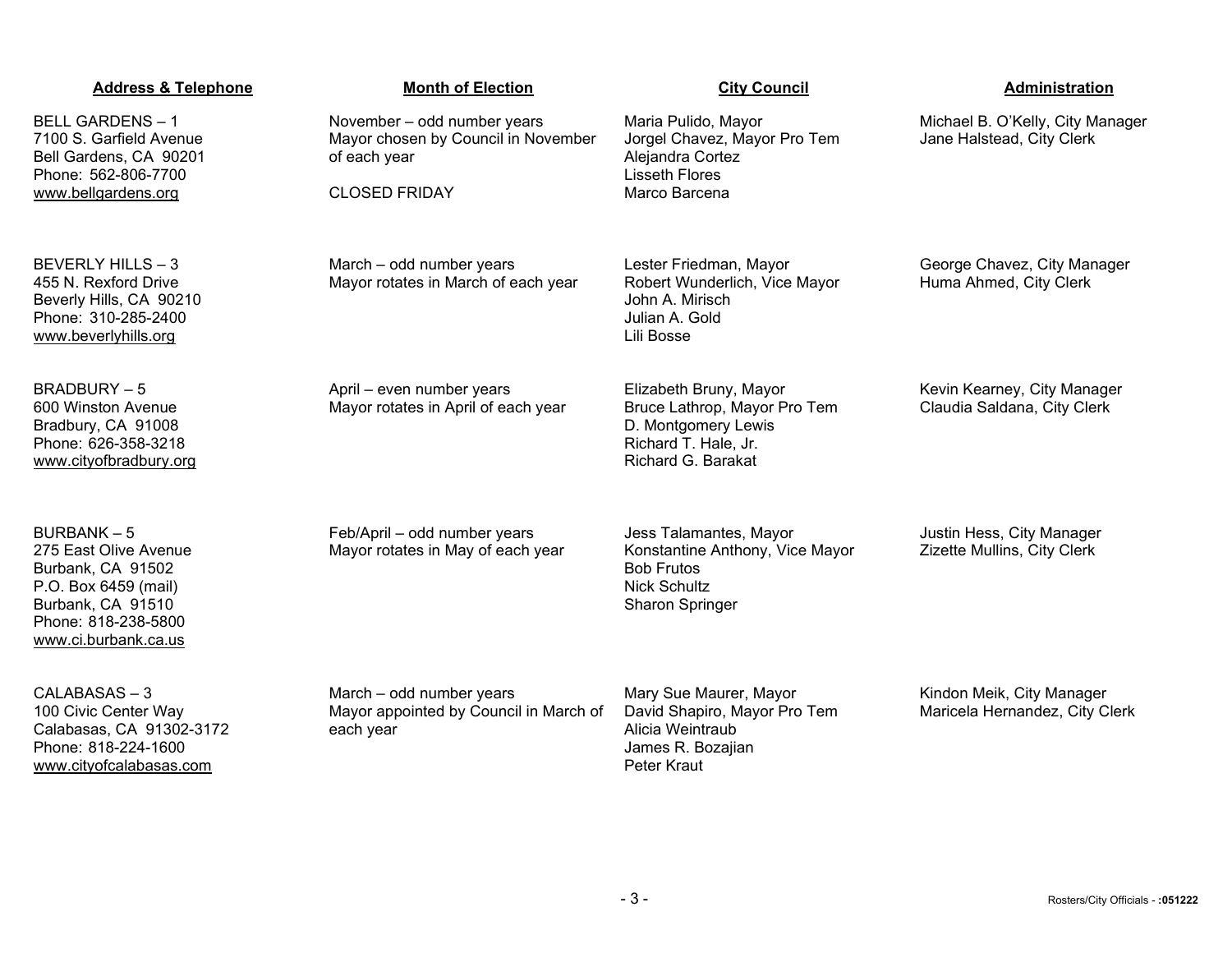CARSON – 2 701 E. Carson Street Carson, CA 90745 P.O. Box 6234 (mail) Carson, CA 90749 Phone: 310-830-7600 [www.ci.carson.ca.us](http://www.ci.carson.ca.us/)

CERRITOS – 4 18125 S. Bloomfield Avenue Cerritos, CA 90701 P.O. Box 3130 (mail) Cerritos, CA 90703 Phone: 562-860-0311 714-523-3710 [www.cerritos.us](http://www.cerritos.us/)

CLAREMONT – 1 207 Harvard Avenue P.O. Box 880 (mail) Claremont, CA 91711 Phone: 909-399-5460 [www.ci.claremont.ca.us](http://www.ci.claremont.ca.us/)

COMMERCE – 1 2535 Commerce Way Commerce, CA 90040 Phone: 323-722-4805 [www.ci.commerce.ca.us](http://www.ci.commerce.ca.us/)

COMPTON – 2 205 S. Willowbrook Avenue Compton, CA 90220 Phone: 310-605-5530 [www.comptoncity.org](http://www.comptoncity.org/)

March – odd number years Mayor elected directly every 4 years

Mayor Pro Tem chosen by Council in March of each year

CLOSED FRIDAY

March – odd number years Mayor chosen by Council in March of each year

Mayor chosen by Council in March of

Mayor chosen by Council in March of

March – odd number years

March – odd number years

April/June - odd number years Mayor elected directly every 4 years

each year

each year

Chung Vo, Mayor Bruce W. Barows, Mayor Pro Tem Frank A. Yokoyama Lynda P. Johnson Naresh Solanki

Lula Davis-Holmes, Mayor Jawane Hilton, Mayor Pro Tem

Arleen Bocatija Rojas

Cedric Hicks Jim Dear

Jed Leano, Mayor Ed Reece, Mayor Pro Tem Corey Calaycay Jennifer Stark Sal Medina

Oralia Rebollo, Mayor Hugo Argumedo, Mayor Pro Tem Ivan Altamirano John Soria Leonard Mendoza

Emma Sharif, Mayor Deidre Duhart (1) Isaac Galvan (2) Jonathan Bowers (3)

Lillie Darden (4)

David C. Roberts, Jr., City Manager Dr. Khaleah K. Bradshaw, City Clerk

Arthur Gallucci, City Manager Vida Barone, City Clerk

Adam Pirrie, Acting City Manager Shelley Desautels, City Clerk

Edward Cisneros, City Manager Lena Shumway, City Clerk

Ronerick Simpson, City Manager Alita Godwin, City Clerk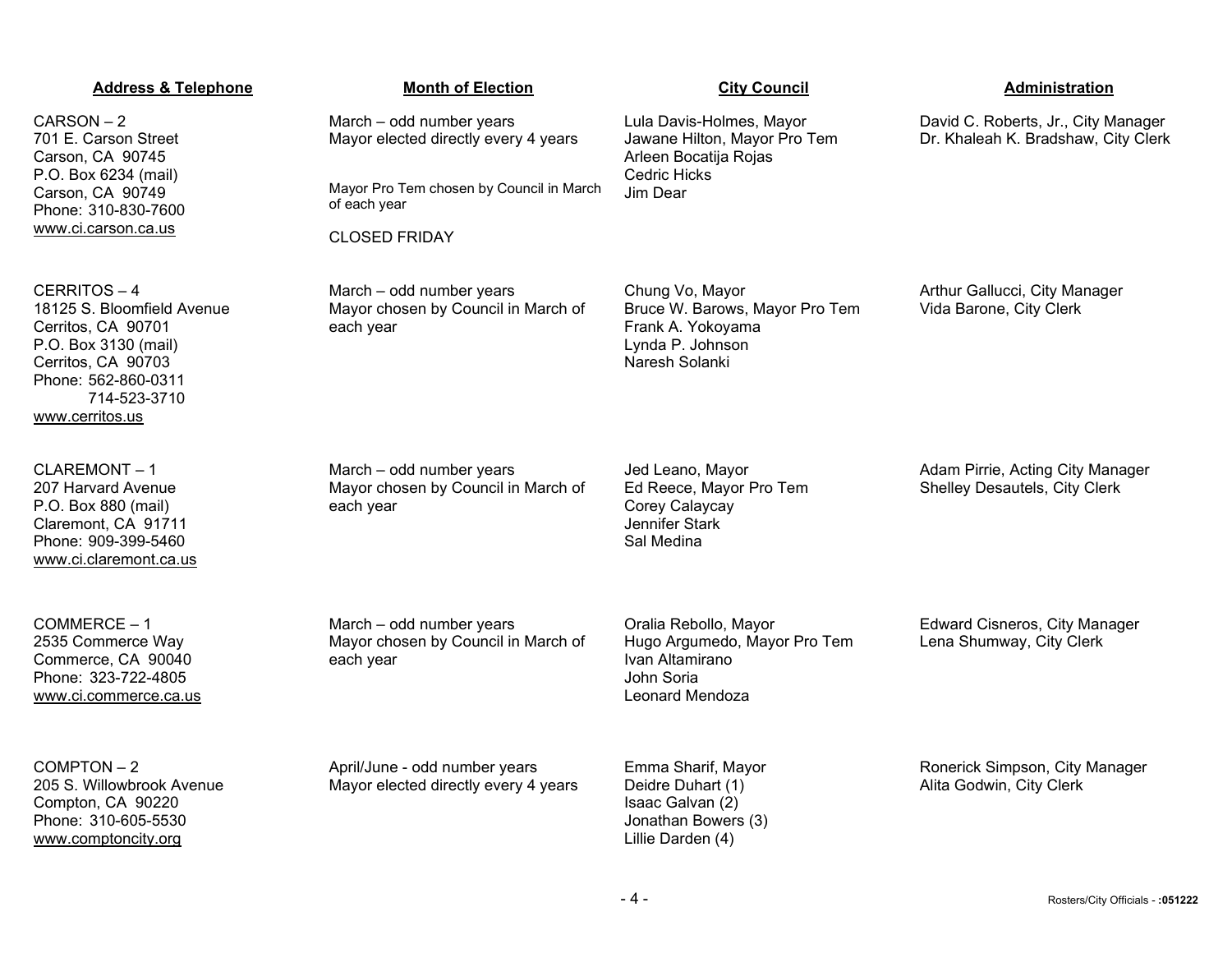COVINA – 5 125 E. College Street Covina, CA 91723 Phone: 626-384-5400 626-384 5410 [www.covinaca.gov](http://www.covinaca.gov/)

 $CUDAHY - 1$ 5220 Santa Ana Street P.O. Box 1007 (mail) Cudahy, CA 90201 Phone: 323-773-5143 [www.cudahy.ca.us](http://www.cudahy.ca.us/)

CULVER CITY – 2 9770 Culver Boulevard P.O. Box 507 (mail) Culver City, CA 90232-0507 Phone: 310-253-5851 310-253-6000 [www.culvercity.org](http://www.culvercity.org/)

DIAMOND BAR – 4 21810 Copley Drive Diamond Bar, CA 91765-4178 Phone: 909-839-7000 [www.ci.diamond-bar.ca.us](http://www.ci.diamond-bar.ca.us/)

DOWNEY – 4 11111 Brookshire Avenue Downey, CA 90241 Phone: 562-904-7280 [www.downeyca.org](http://www.downeyca.org/)

March – odd number years Mayor chosen by Council in March of each year

CLOSED EVERY FRIDAY

March – odd number years Mayor chosen by Council in March of each year

April – even number years Mayor chosen by Council in April of each year

November – odd number years

November – even number years Mayor position rotates annually in

of each year

December

Mayor chosen by Council in December

Daniel Lee, Mayor Albert Vera, Vice Mayor Alex Fisch Goran Eriksson Yasmine-Imani McMorrin

Elizabeth Alcantar, Mayor Jose R. Gonzalez, Vice Mayor

Patricia Cortez, Mayor

John C. King Jorge Marquez Victor Linares

Blanca Lozoya Daisy Lomeli Jack M. Guerrero

Walter Allen III, Mayor Pro Tem

Ruth M. Low, Mayor Andrew Chou, Mayor Pro Tem Nancy A. Lyons Stan Liu Steve Tye

Blanca Pacheco – 2, Mayor Sean Ashton – 2, Mayor Pro Tem Catherine Alvarez – 3 Claudia Frometa – 4 Mario Trujillo – 5

Chris Marcarello, City Manager Mary-Lou Walczak, City Clerk

Alfonso Noyola, Interim City Manager Richard Iglesias, Interim City Clerk

John M. Nachbar, City Manager Jeremy Green, City Clerk

Dan Fox, City Manager Tommye Cribbins, City Clerk

Gilbert A. Livas, City Manager Maria Alicia Duarte, Interim City Clerk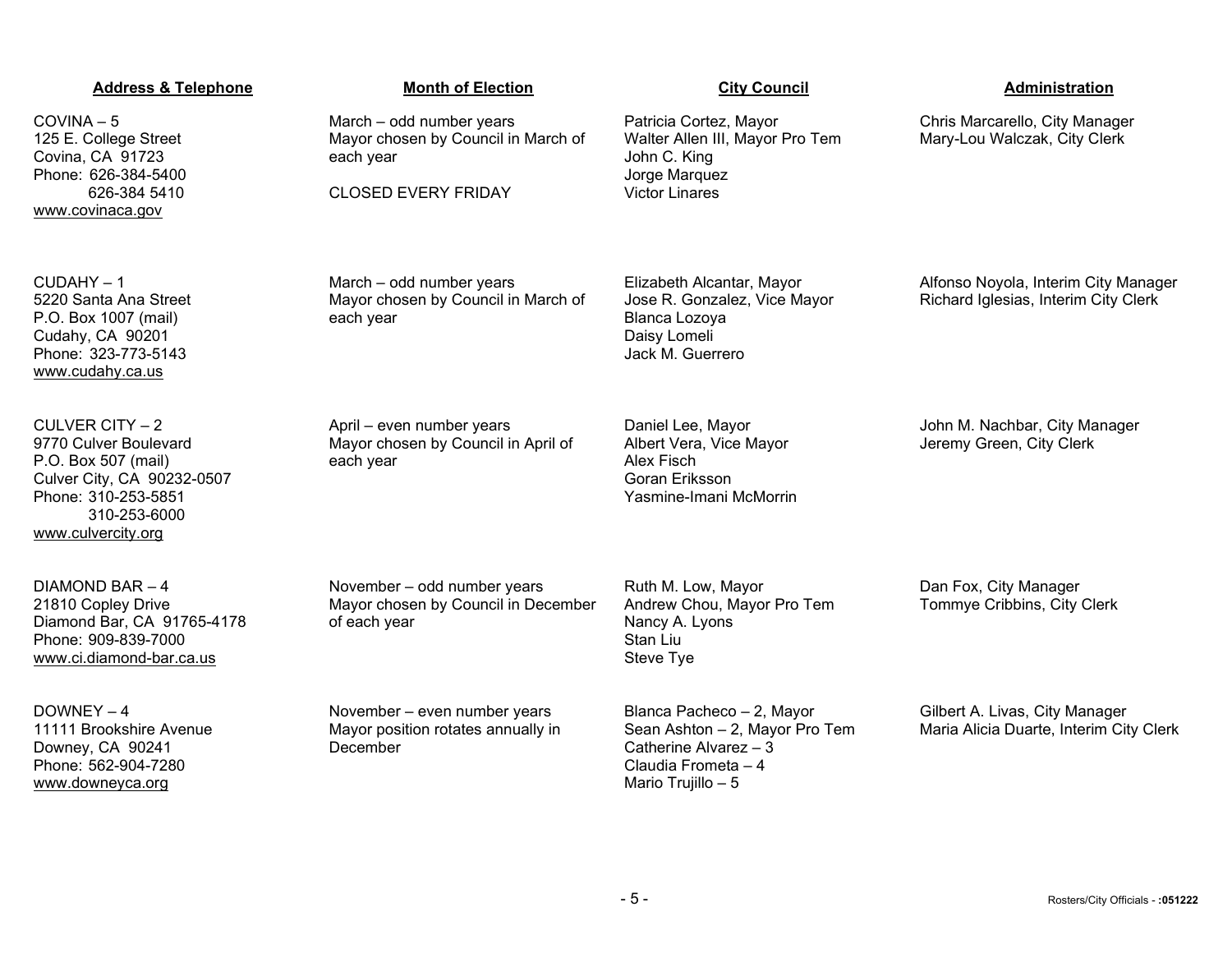| <b>Address &amp; Telephone</b>                                                                                                                              | <b>Month of Election</b>                                                                                                                                      | <b>City Council</b>                                                                                                                                 | Administration                                                    |
|-------------------------------------------------------------------------------------------------------------------------------------------------------------|---------------------------------------------------------------------------------------------------------------------------------------------------------------|-----------------------------------------------------------------------------------------------------------------------------------------------------|-------------------------------------------------------------------|
| $DUARTE - 5$<br>1600 Huntington Drive<br>Duarte, CA 91010<br>Phone: 626-357-7931<br>www.accessduarte.com                                                    | November - odd number years<br>Mayor rotated by Council each year at<br>last meeting in November<br><b>CLOSED FRIDAY</b>                                      | Margaret E. Finlay, Mayor<br>Tzeitel Paras-Caracci, Mayor Pro Tem<br>Cesar Garcia<br>Jody Schulz<br>Samuel Kang<br><b>Toney Lewis</b><br>Vin Truong | Daniel Jordan, City Manager<br>Marla Akana, City Clerk            |
| EL MONTE $-1$<br>11333 Valley Boulevard<br>El Monte, CA 91731<br>P.O. Box 6008 (mail)<br>El Monte, CA 91734<br>Phone: 626-580-2001<br>www.ci.el-monte.ca.us | November - odd number years<br>Mayor elected directly every 2 years<br><b>CLOSED FRIDAY</b>                                                                   | Jessica Ancona, Mayor<br>Alma Puente, Mayor Pro Tem<br>Maria Morales<br><b>Martin Herrera</b><br>Victoria Martinez Muela                            | Alma K. Martinez, City Manager<br>Cathi A. Eredia, City Clerk     |
| EL SEGUNDO - 4<br>350 Main Street<br>El Segundo, CA 90245<br>Phone: 310-524-2300<br>www.elsegundo.org                                                       | April - even number years<br>Mayor voted on by Council in April every<br>2 years<br><b>CLOSED ALTERNATE FRIDAYS</b>                                           | Drew Boyles, Mayor<br>Chris Pimentel, Mayor Pro Tem<br><b>Carol Pirsztuk</b><br>Lance Giroux<br><b>Scot Nicol</b>                                   | Darrell George, Interim, City Manager<br>Tracy Weaver, City Clerk |
| GARDENA-2<br>1700 W. 162 <sup>nd</sup> Street<br>Gardena, CA 90247<br>Phone: 310-217-9500<br>www.ci.gardena.ca.us                                           | March - odd number years<br>Mayor elected directly every 4 years<br>Mayor Pro Tem appointed by Council in<br>March of each year                               | Tasha Cerda, Mayor<br>Rodney G. Tanaka, Mayor Pro Tem<br>Art Kaskanian<br>Mark E. Henderson<br><b>Paulette Francis</b>                              | Clint Osorio, City Manager<br>Mina Semenza, City Clerk            |
| $GLENDALE - 5$<br>613 E. Broadway Blvd., Room 200<br>Glendale, CA 91206<br>Phone: 818-548-2090<br>www.ci.glendale.ca.us                                     | April - odd number years<br>Mayor chosen by Council in April of<br>each year; Pro Tem rotates each month<br>by alpha order<br><b>CLOSED ALTERNATE FRIDAYS</b> | Ardy Kassakhian, Mayor<br>Ara Najarian<br>Daniel Brotman<br>Paula Devine<br>Vrej Agajanian                                                          | Roubik Golanian, City Manager<br>Aram Adjemian, City Clerk        |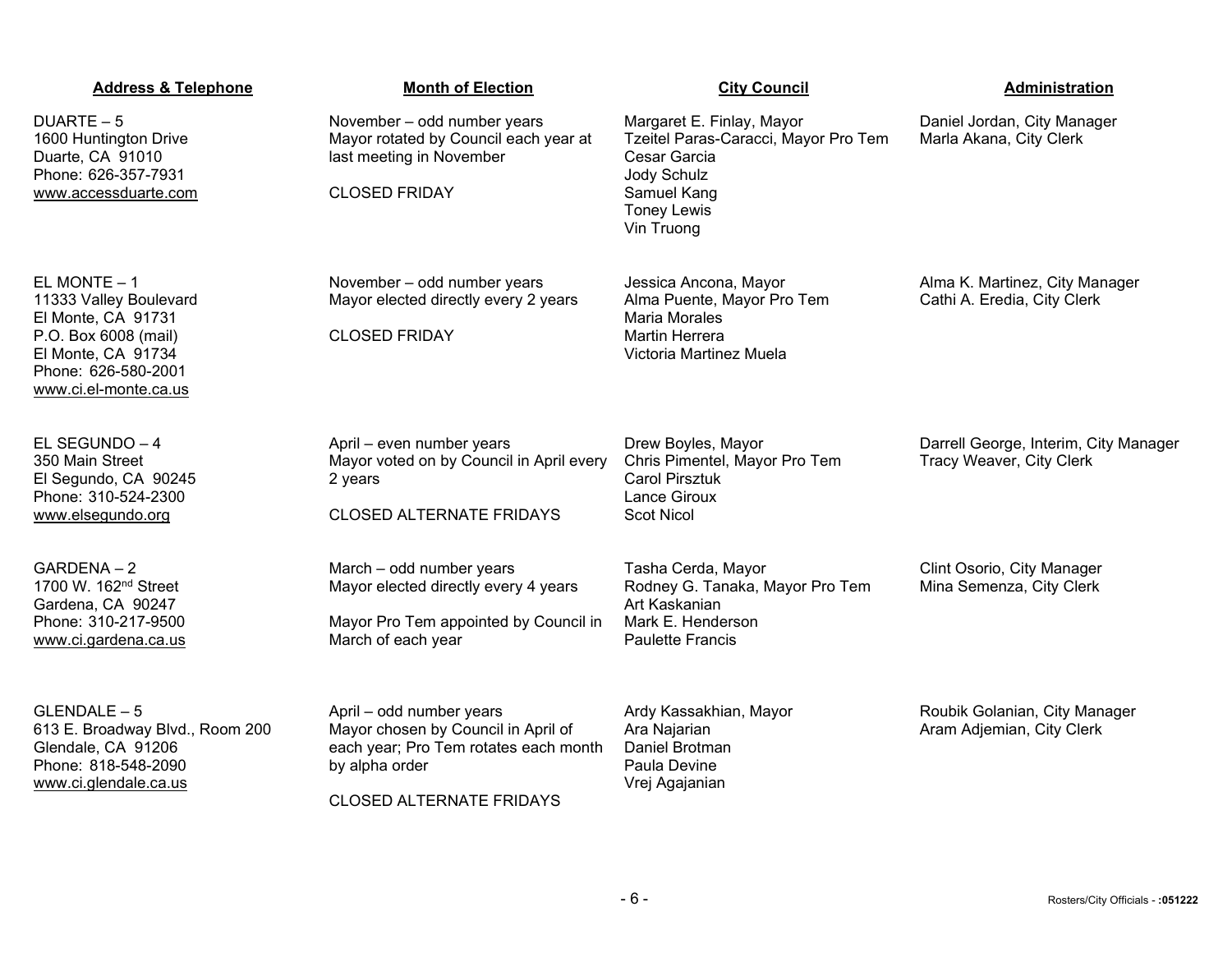| <b>Address &amp; Telephone</b>                                                                                                | <b>Month of Election</b>                                                                                               | <b>City Council</b>                                                                                                         | Administration                                                |
|-------------------------------------------------------------------------------------------------------------------------------|------------------------------------------------------------------------------------------------------------------------|-----------------------------------------------------------------------------------------------------------------------------|---------------------------------------------------------------|
| GLENDORA-5<br>116 E. Foothill Boulevard<br>Glendora, CA 91741<br>Phone: 626-914-8200<br>www.ci.glendora.ca.us                 | March - even number years<br>Mayor chosen by Council in March of<br>each year                                          | Karen K. Davis, Mayor<br>Gary Boyer, Mayor Pro Tem<br>David Fredendall<br><b>Mendell Thompson</b><br><b>Michael Allawos</b> | Adam Raymond, City Manager<br>Kathleen Sessman, City Clerk    |
| <b>HAWAIIAN GARDENS - 4</b><br>21815 Pioneer Boulevard<br>Hawaiian Gardens, CA 90716<br>Phone: 562-420-2641<br>www.hgcity.org | November - odd number years<br>Mayor chosen by Council in November<br>of each year                                     | Luis Roa, Mayor<br>Victor Farfan, Mayor Pro Tem<br>Jess Alvarado<br>Maria Teresa Del Rio<br>Myra Maravilla                  | Ernesto Marquez, City Manager<br>Lucie Colombo, City Clerk    |
| $HAWTHORNE - 2$<br>4455 W. 126 <sup>th</sup> Street<br>Hawthorne, CA 90250<br>Phone: 310-349-2900<br>www.cityofhawthorne.org  | November - odd number years<br>Mayor elected directly every 2 years<br>through 2024<br><b>CLOSED ALTERNATE FRIDAYS</b> | Alex Vargas, Mayor<br>Olivia Valentine, Mayor Pro Tem<br>Angie Reyes English<br>Alex Monteiro<br>David Patterson            | John Norris, Interim City Manager<br>Paul Jimenez, City Clerk |
| <b>HERMOSA BEACH - 4</b><br>1315 Valley Drive<br>Hermosa Beach, CA 90254<br>Phone: 310-318-0239                               | November - odd number years<br>Mayor rotates every 9 months                                                            | Michael Detoy, Mayor<br>Raymond Jackson, Mayor Pro Tem<br><b>Justin Massey</b><br>Mary Campbell                             | Suja Lowenthal, City Manager<br>Elaine Doerfling, City Clerk  |
| www.hermosabch.org                                                                                                            | <b>CLOSED FRIDAY</b>                                                                                                   | <b>Stacy Armato</b>                                                                                                         |                                                               |
| HIDDEN HILLS - 3<br>6165 Spring Valley Road<br>Hidden Hills, CA 91302<br>Phone: 818-888-9281<br>www.hiddenhillscity.org       | March - odd number years<br>Mayor chosen by Council in March of<br>each year                                           | Laura McCorkindale, Mayor<br>Steve Freedland, Mayor Pro Tem<br>Eniko Gold<br>Larry Weber<br>Stuart E. Siegel                | Kerry Kallman, City Manager<br>Deana L. Graybill, City Clerk  |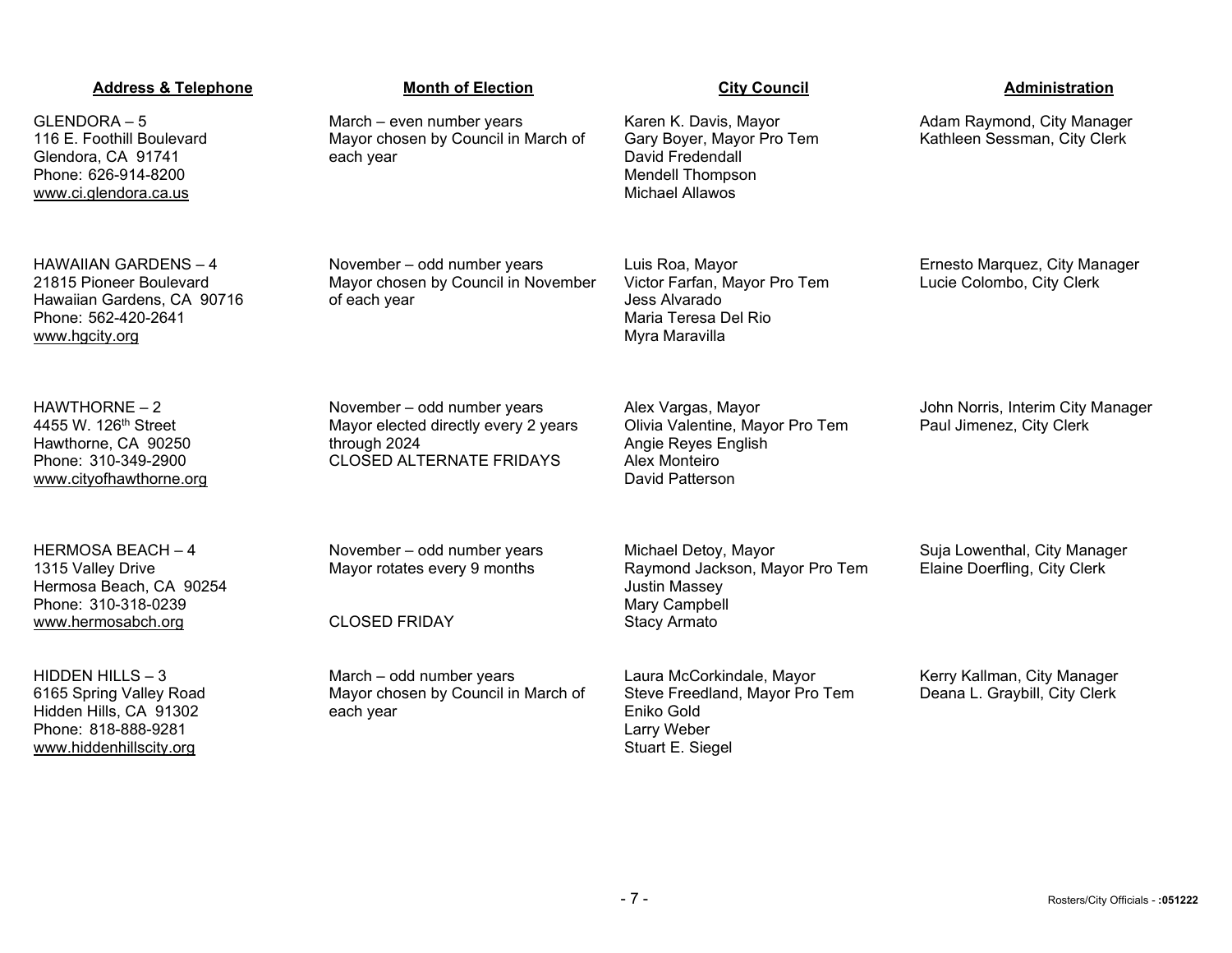| Michael T. Davitt     |  |
|-----------------------|--|
| Richard B. Gunter III |  |
|                       |  |
|                       |  |
|                       |  |
|                       |  |
|                       |  |

Huntington Park, CA 90255 Phone: 323-584-6223 [www.huntingtonpark.org](http://www.huntingtonpark.org/) each year CLOSED FRIDAY Karina Macias Manuel Avila Marilyn Sanabria INDUSTRY – 1 15625 E. Stafford Street, Suite 100 P.O. Box 3366 Industry, CA 91744 Phone: 626-333-2211 [www.cityofindustry.org](http://www.cityofindustry.org/) June – odd number years Mayor appointed by Council following election cycle Cory C. Moss, Mayor Catherine Marucci, Mayor Pro Tem Mark D. Radecki Michael Greubel Newell W. Ruggles INGLEWOOD – 2 One Manchester Boulevard Inglewood, CA 90306 Phone: 310-412-5301 310-412-5280 [www.cityofinglewood.org](http://www.cityofinglewood.org/) November – even number years for Mayor Mayor elected directly every 4 years April & June – odd number years for Councilmember CLOSED ALTERNATE FRIDAYS James T. Butts, Jr., Mayor Alex Padilla – 2 Dionne Faulk – 4 Elov Morales,  $Jr. - 3$ George W. Dotson – 1 IRWINDALE – 1 5050 N. Irwindale Avenue Irwindale, CA 91706 Phone: 626-430-2200 November – odd number years Mayor chosen by Council in November of each year Larry G. burrola, Mayor Albert F. Ambriz, Mayor Pro Tem H. Manuel Ortiz

March – odd number years

Mayor chosen by Council in March of

**Address & Telephone Month of Election City Council Administration**

Graciela Ortiz, Mayor

Eduardo Martinez, Vice Mayor

One Civic Center Drive La Cañada Flintridge, CA 91011 Phone: 818-790-8880 [www.lacanadaflintridge.com](http://www.lacanadaflintridge.com/)

[http://irwindale.ca.us](http://irwindale.ca.us/)

HUNTINGTON PARK – 1 6550 Miles Avenue

LA CAÑADA FLINTRIDGE – 5

March – odd number years Mayor chosen by Council in March of each year

CLOSED FRIDAY

Manuel Garcia Mark A. Breceda

Teresa Walker, Mayor Keith Eich, Mayor Pro Tem

Jonathan C. Curtis

Artie Fields, City Manager Aisha Tompson, City Clerk

William Tam, City Manager Laura Nieto, Deputy City Clerk

Mark R. Alexander, City Manager

Tania Moreno, City Clerk

Ricardo Reyes, City Manager

Joshua Nelson, City Manager Julie Gutierrez-Robles, City Clerk

Eduardo Sarmiento, City Clerk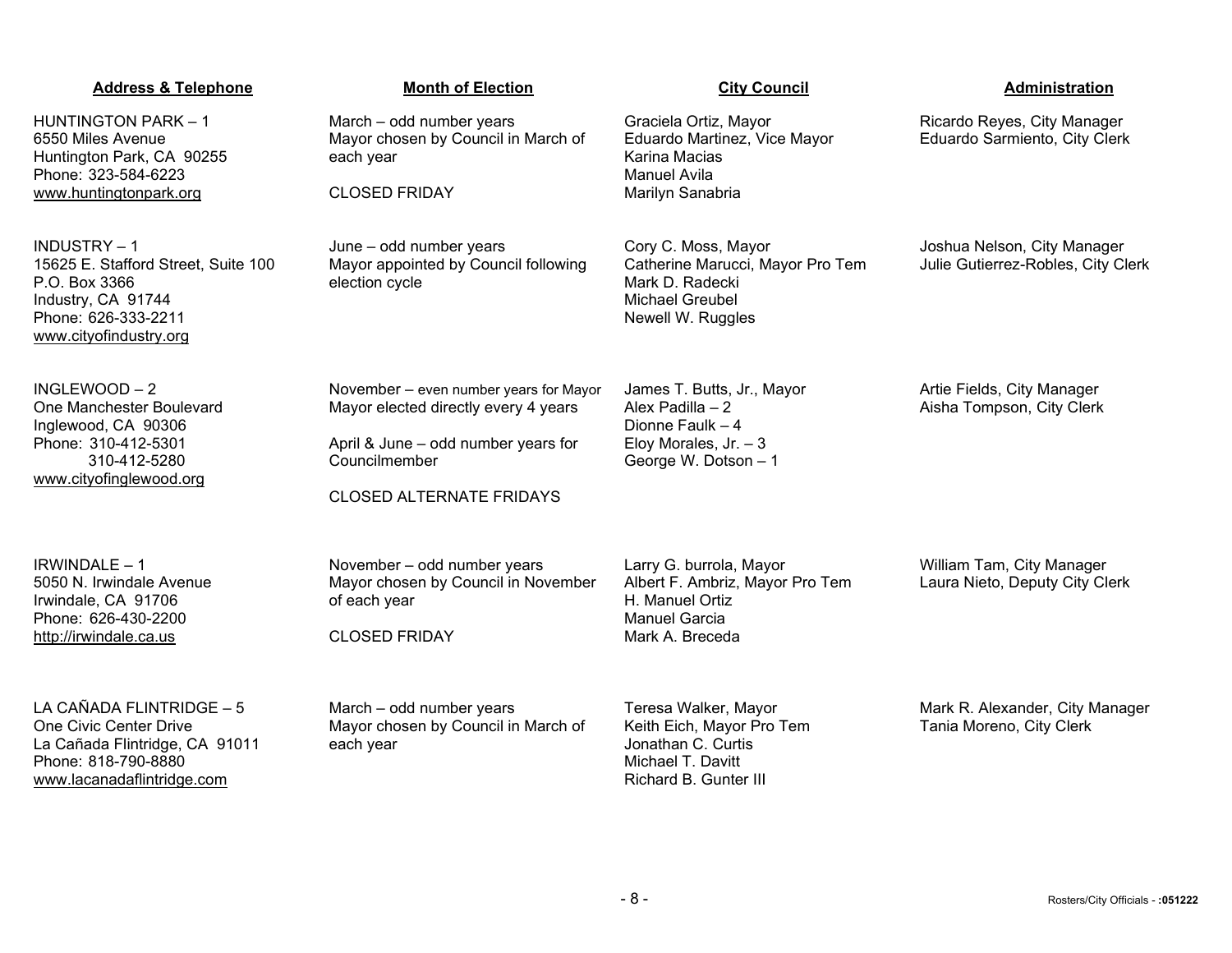| <b>Address &amp; Telephone</b>                                                                                   | <b>Month of Election</b>                                                           | <b>City Council</b>                                                                                                  | Administration                                                  |
|------------------------------------------------------------------------------------------------------------------|------------------------------------------------------------------------------------|----------------------------------------------------------------------------------------------------------------------|-----------------------------------------------------------------|
| LA HABRA HEIGHTS - 4<br>1245 N. Hacienda Road<br>La Habra Heights, CA 90631<br>Phone: 562-694-6302               | March - odd number years<br>Mayor chosen by Council in April of<br>each year       | Dennis Laherty, Mayor<br>Brian Bergman, Mayor Pro Tem<br>Carey Klingfus<br>Jane L. Williams                          | Fabiola Huerta, City Manager<br>Grace Andres, Deputy City Clerk |
| http://la-habra-heights.org                                                                                      | <b>CLOSED FRIDAY</b>                                                               | Norm Zezula                                                                                                          |                                                                 |
| $LAKEWOOD - 4$<br>5050 Clark Avenue<br>Lakewood, CA 90712<br>Phone: 562-866-9771                                 | March - odd number years<br>Mayor chosen by Council in March of<br>each year       | Steve Croft, Mayor<br>Ariel Pe, Vice Mayor<br>Jeff Wood<br><b>Todd Rogers</b>                                        | Thaddeus McCormack, City Manager<br>Jo Mayberry, City Clerk     |
| www.lakewoodcity.org                                                                                             | <b>CLOSED ALTERNATE FRIDAYS</b>                                                    | <b>Vickie Stuckey</b>                                                                                                |                                                                 |
| LA MIRADA - 4<br>13700 La Mirada Boulevard<br>La Mirada, CA 90638<br>Phone: 562-943-0131                         | March - odd number years<br>Mayor chosen by Council in March of<br>each year       | Ed Eng, Mayor<br>Anthony Otero, Mayor Pro Tem<br>Andrew Sarega<br>John Lewis                                         | Jeff Boynton, City Manager<br>Anne Haraksin, City Clerk         |
| www.cityoflamirada.org                                                                                           | <b>CLOSED ALTERNATE FRIDAYS</b>                                                    | <b>Steve DeRuse</b>                                                                                                  |                                                                 |
| $LANCASTER-5$<br>44933 N. Fern Avenue<br>Lancaster, CA 93534<br>Phone: 661-723-6000<br>www.cityoflancasterca.org | April - even number years<br>Mayor elected directly every 2 years                  | R. Rex Parris, Mayor<br>Marvin Crist, Vice Mayor<br><b>Darrell Dorris</b><br>Ken Mann<br>Raj Malhi                   | Jason Caudle, City Manager<br><b>Britt Avrit, City Clerk</b>    |
| LA PUENTE - 1<br>15900 East Main Street<br>La Puente, CA 91744<br>Phone: 626-855-1500<br>www.lapuente.org        | November - odd number years<br>Mayor chosen by Council in December<br>of each year | Charlie Klinakis, Mayor<br>Valerie Munoz, Mayor Pro Tem<br>David Argundo<br><b>Gabriel Quinones</b><br>Violeta Lewis | Bob Lindsey, City Manager<br>Sheryl Garcia, City Clerk          |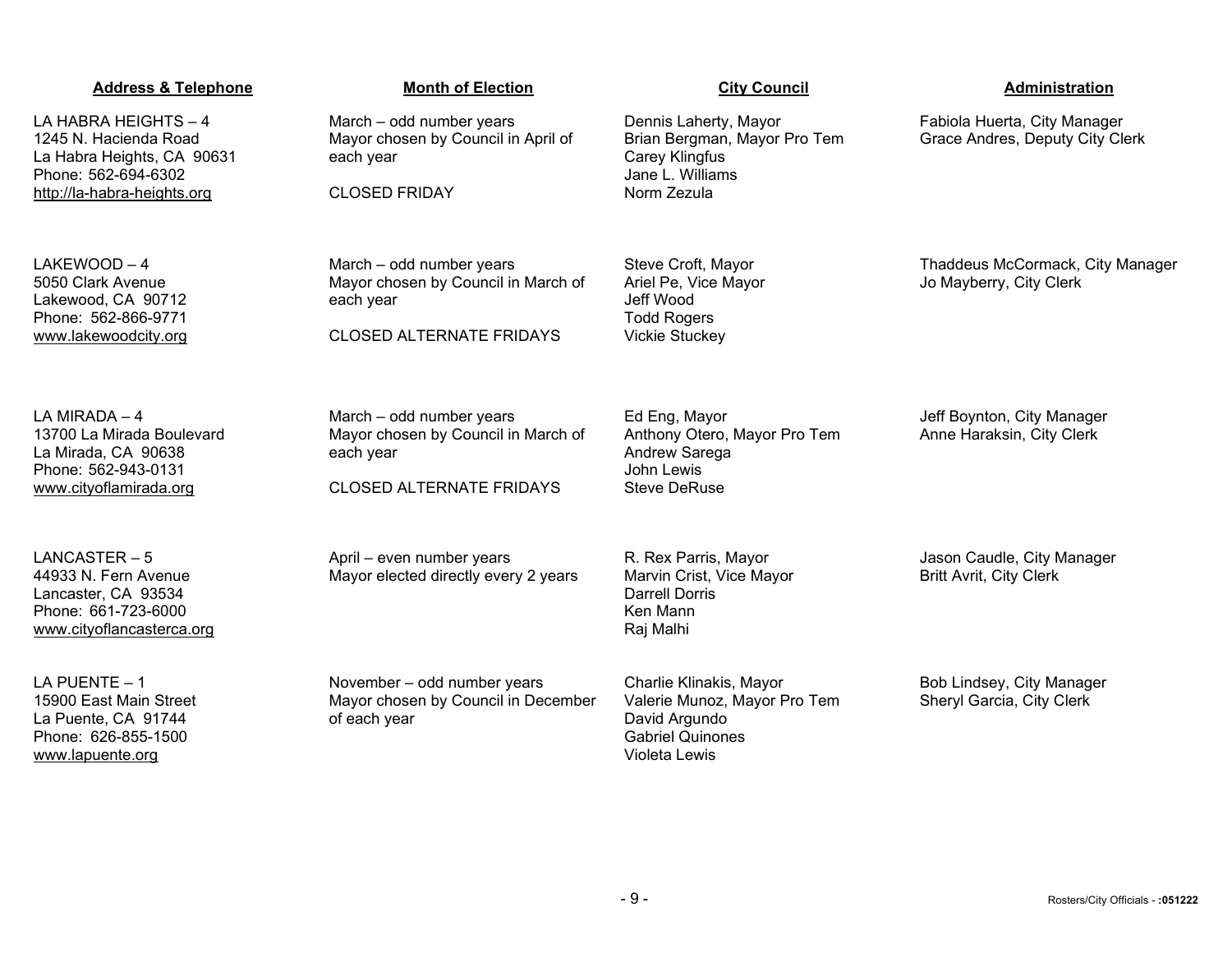### **Address & Telephone Month of Election City Council Administration** LA VERNE – 5 3660 D Street La Verne, CA 91750 Phone: 909-596-8726 www.cityoflaverne.org March odd number years Mayor elected directly every 2 years Mayor Pro Tem rotated in March CLOSED FRIDAY Tim Hepburn, Mayor Muir Davis, Mayor Pro Tem Rick Crosby Robin Carder Wendy M. Lau Bob Russi, City Manager Terri Baker, City Clerk  $LAWNDALE - 2$ 14717 Burin Avenue Lawndale, CA 90260 Phone: 310-973-3200 [www.lawndalecity.org](http://www.lawndalecity.org/) April – even number years Mayor elected directly every 2 years Mayor Pro Tem rotated in May CLOSED FRIDAY Robert Pullen-Miles, Mayor Rhonda Hoffman Gorman, Mayor Pro Tem Bernardette Suarez Pat Kearney Shirley Cuevas Sean Moore, City Manager Erica Harbison, City Clerk LOMITA – 4 24300 Narbonne Avenue P.O. Box 339 (mail) Lomita, CA 90717 Phone: 310-325-7110 www.lomita.com November – odd number years Mayor position rotated by Council in November of each year Cindy Segawa, Mayor Barry M. Waite, Mayor Pro Tem James Gazeley Mark Waronek William D. Uphoff Ryan Smoot, City Manager Kathleen Horn Gregory, City Clerk LONG BEACH – 4 411 W. Ocean Blvd., 10<sup>th</sup> Floor Long Beach, CA 90802 Phone: 562-570-6555 562-570-6102 562-570-6711 [www.longbeach.gov](http://www.longbeach.gov/) April/June – even number years Mayor elected directly every 4 years Vice Mayor chosen by Council for 2-year terms in July of each year Robert Garcia, Mayor Rex Richardson– 9, Vice Mayor Al Austin – 8 Cindy Allen – 2 Daryl Supernaw – 4 Mary Zendejas – 1 Roberto Uranga – 7 Stacy Mungo – 5 Suely Saro – 6 Suzie Price – 3 Tom Modica, City Manager Monique De La Garza, City Clerk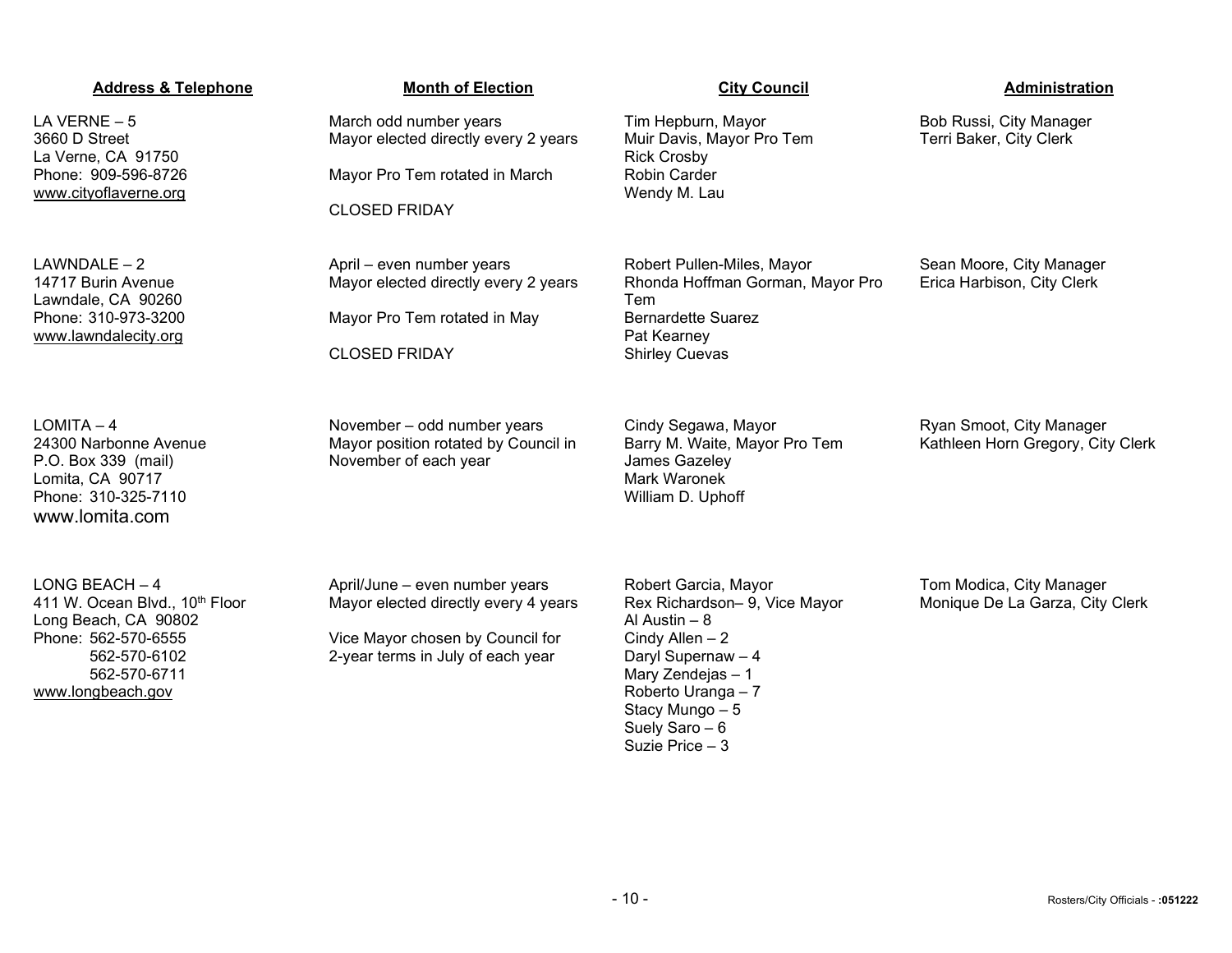| <b>Address &amp; Telephone</b>                                                                                                    | <b>Month of Election</b>                                                                                   | <b>City Council</b>                                                                                                                                                                                                                                                                                                                                                                                                                                                         | Administration                                                                                                                                |
|-----------------------------------------------------------------------------------------------------------------------------------|------------------------------------------------------------------------------------------------------------|-----------------------------------------------------------------------------------------------------------------------------------------------------------------------------------------------------------------------------------------------------------------------------------------------------------------------------------------------------------------------------------------------------------------------------------------------------------------------------|-----------------------------------------------------------------------------------------------------------------------------------------------|
| LOS ANGELES - 1, 2, 3, 4, 5<br>200 North Spring Street, Room 1500<br>Phone: 213-473-7500<br>www.lacity.org                        | March & May - odd number years                                                                             | Eric Garcetti, Mayor<br>City Hall (Room 303)<br>Gilbert A. Cedillo - 1<br>Paul Krekorian - 2<br>Bob Blumenfield $-3$<br>Nithya Raman $-4$<br><b>Assistant President Pro Tem</b><br>Paul Koretz $-5$<br>Nury Martinez $-6$<br>President<br>Monica Rodriguez - 7<br>Marqueece Harris-Dawson - 8<br>Curren D. Price, Jr. - 9<br>Herb Wesson - 10<br>Mike Bonin $-11$<br>John Lee $-12$<br>Mitch O'Farrell -13<br>Kevin de Leon $-14$<br>Joe Buscaino - 15<br>President Pro Tem | Matthew W. Szabo,<br><b>Chief Administrative Officer</b><br>City Hall East (Room 1500)<br>Holly L. Wolcott, City Clerk<br>City Hall (Rm. 360) |
| $LYNWOOD - 2$<br>11330 Bullis Road<br>Lynwood, CA 90262<br>Phone: 310-603-0220<br>www.lynwood.ca.us                               | November - odd number years<br>Mayor chosen by Council in December<br>of each year<br><b>CLOSED FRIDAY</b> | Jorge Casanova, Mayor<br>Jose Luis Solache, Mayor Pro Tem<br>Marisela Santana<br><b>Oscar Flores</b><br><b>Rita Sosto</b>                                                                                                                                                                                                                                                                                                                                                   | Ernie Hernandez, City Manager<br>Maria Quinonez, City Clerk                                                                                   |
| $MALIBU - 3$<br>23825 Stuart Ranch Road<br>Malibu, CA 90265-4861<br>Phone: 310-456-2489<br>www.malibucity.org                     | April - even number years<br>Mayor chosen by Council in April of<br>each year                              | Paul Grisani, Mayor<br>Bruce Silverstein, Mayor Pro Tem<br>Karen Farrer<br>Mikke Pierson<br><b>Steve Uhring</b>                                                                                                                                                                                                                                                                                                                                                             | Steve McClary, Interim City Manager<br>Kelsey Pettijohn, Acting City Clerk                                                                    |
| <b>MANHATTAN BEACH - 4</b><br>1400 Highland Avenue<br>Manhattan Beach, CA 90266-4728<br>Phone: 310-802-5000<br>http://citymb.info | March - odd number years<br>Mayor rotated every 9 1/2 months                                               | Hildy Stern, Mayor<br>Steve Napolitano, Mayor Pro Tem<br>Joe Franklin<br>Suzanne Hadley<br><b>Richard Montgomery</b>                                                                                                                                                                                                                                                                                                                                                        | Bruce Moe, City Manager<br>Liza Tamura, City Clerk                                                                                            |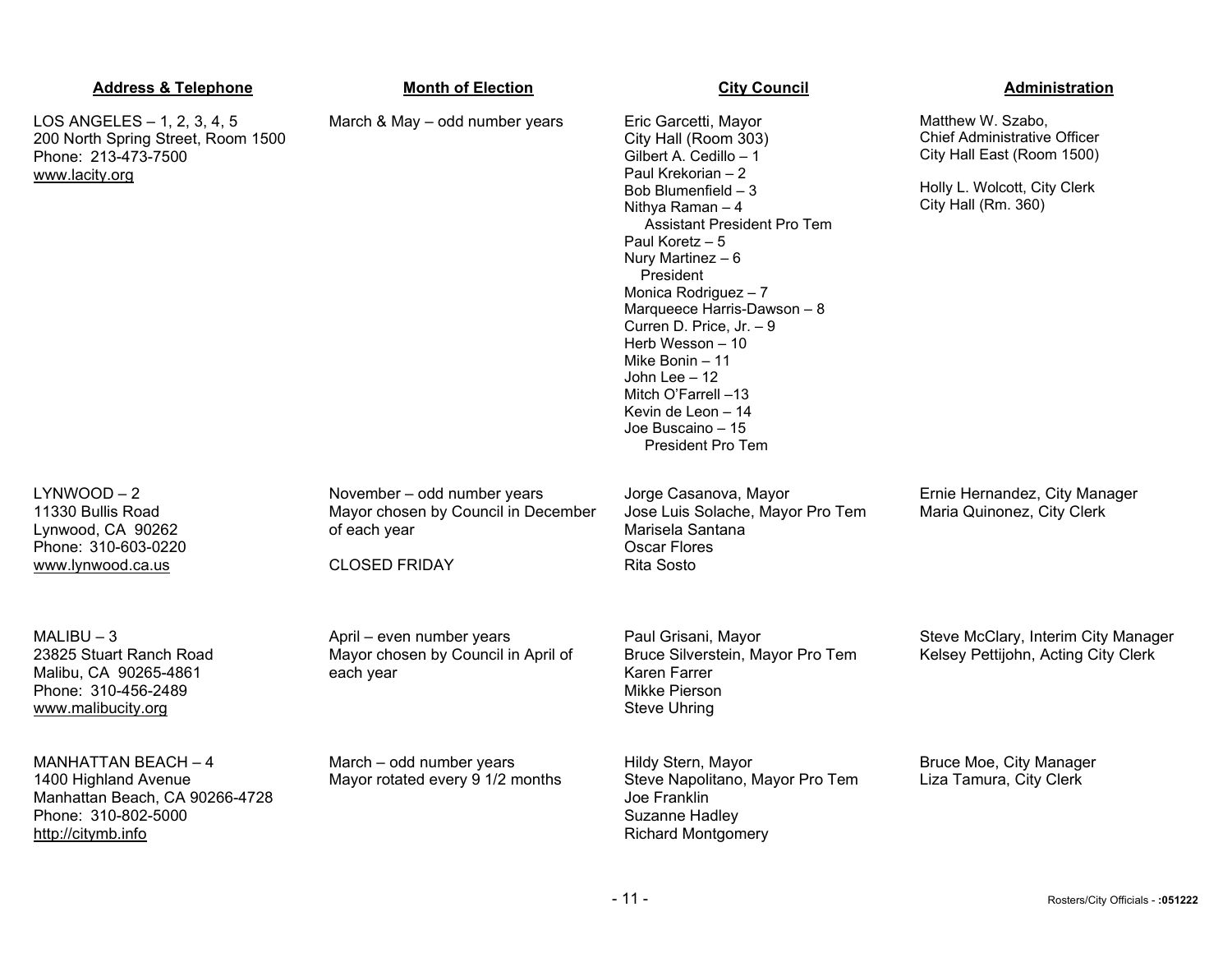# March – odd number years Mayor chosen by Council in March of each year CLOSED ALTERNATE FRIDAYS Rick Ramirezl, Mayor Ana Valencia, Vice Mayor Jennifer Perez Margarita L. Rios Tony Ayala Jesus M. Gomez, City Manager Theresa Devoy, City Clerk

| YWOOD – 1<br>9 E. Slauson Avenue<br>wood, CA 90270<br>ne: 323-562-5700<br><u>w.cityofmaywood.com</u>                           | November - odd number years<br>Mayor chosen by Council in November<br>of each year                                            | Heber Marquez, Mayor<br>Frank Garcia, Mayor Pro Tem<br>Eduardo De La Riva<br>Jessica Torres<br>Ricardo Lara                              | Jennifer E. Vasquez, City Manager<br>Flor Aguiluz, City Clerk   |
|--------------------------------------------------------------------------------------------------------------------------------|-------------------------------------------------------------------------------------------------------------------------------|------------------------------------------------------------------------------------------------------------------------------------------|-----------------------------------------------------------------|
| NROVIA-5<br>S. Ivy Avenue<br>nrovia, CA 91016<br>ne: 626-932-5550<br>w.cityofmonrovia.org                                      | March - odd number years<br>Mayor elected directly for 2-year term<br>Mayor Pro Tem chosen by Council<br><b>CLOSED FRIDAY</b> | Tom Adams, Mayor<br>Gloria Crudgington, Mayor Pro Tem<br>Alexander Blackburn<br>Becky A. Shevlin<br>Larry Spicer                         | Dylan Feik, City Manager<br>Alice Atkins, City Clerk            |
| NTEBELLO-1<br>0 W. Beverly Boulevard<br>ntebello, CA 90640<br>ne: 323-887-1200<br>w.cityofmontebello.com                       | November - odd number years<br>Mayor chosen by Council in November<br>of each year<br><b>CLOSED FRIDAY</b>                    | Kimberly Ann Cobos-Cawthorne, Mayor<br>David N. Torres, Mayor Pro Tem<br>Angie M. Jimenez<br>Salvador Melendez<br><b>Scarlet Peralta</b> | Rene Bobadilla, City Manager<br>Christopher Jimenez, City Clerk |
| NTEREY PARK - 1<br>W. Newmark Avenue<br>nterey Park, CA 91754<br>ne: 626-307-1359<br>w.montereypark.ca.gov                     | March - odd number years<br>Mayor rotates every 9 months                                                                      | Henry Lo, Mayor<br>Vacant, Mayor Pro Tem<br>Hans Liang<br>Peter Chen<br><b>Yvonne Yiu</b>                                                | Ron Bow, City Manager<br>Vincent D. Chang, City Clerk           |
| RWALK – 4<br>00 Norwalk Boulevard<br>walk, CA 90650<br>. Box 1030<br>walk, CA 90650-1030<br>ne: 562-929-5700<br>w.norwalk.org. | March - odd number years<br>Mayor chosen by Council in March of<br>each year<br><b>CLOSED ALTERNATE FRIDAYS</b>               | Rick Ramirezl, Mayor<br>Ana Valencia, Vice Mayor<br>Jennifer Perez<br>Margarita L. Rios<br><b>Tony Ayala</b>                             | Jesus M. Gomez, City Manager<br>Theresa Devoy, City Clerk       |

# **Address & Telephone Month of Election City Council Current Communistration**

 $MAY$ 4319 May Pho www

MO<sub>I</sub> 415 Mon Phon ww

MOI 1600 Mon Phon ww

MOI 320 W. Newmark Avenue Mon Pho ww

NOI  $1270$ Nory P.O. Norw Phon www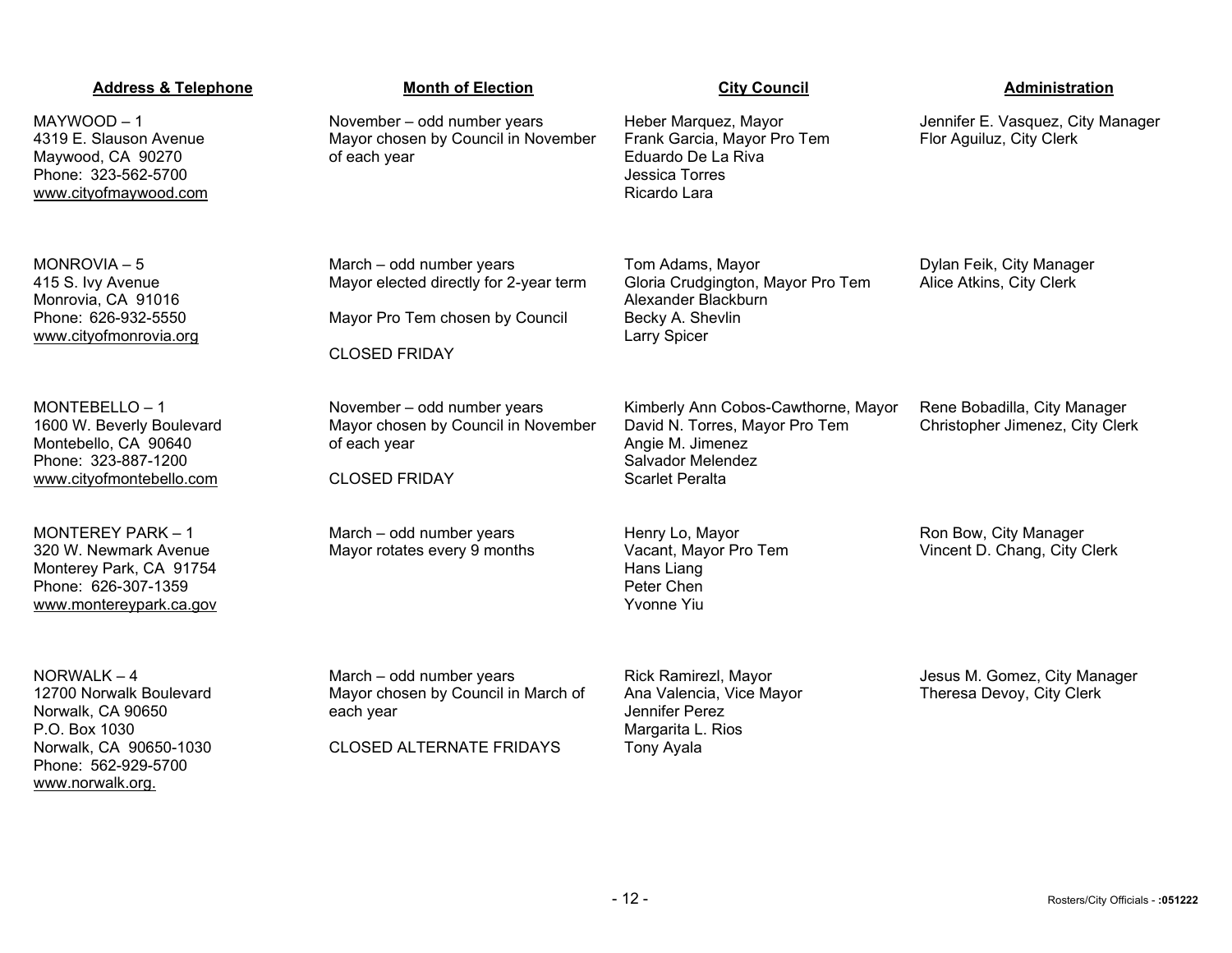| <b>Address &amp; Telephone</b>                                                                                                                                                 | <b>Month of Election</b>                                                                                             | <b>City Council</b>                                                                                                                                                               | Administration                                                     |
|--------------------------------------------------------------------------------------------------------------------------------------------------------------------------------|----------------------------------------------------------------------------------------------------------------------|-----------------------------------------------------------------------------------------------------------------------------------------------------------------------------------|--------------------------------------------------------------------|
| PALMDALE - 5<br>38300 N. Sierra Highway<br>Palmdale, CA 93550<br>Phone: 661-267-5100<br>www.cityofpalmdale.org                                                                 | November - odd number years<br>Mayor elected directly every 2 years                                                  | Steven D. Hofbauer, Mayor<br>Richard J. Loa, Mayor Pro Tem<br>Austin Bishop<br>Juan Carrillo<br>Laura Bettencourt                                                                 | Ronda Perez, Interim, City Manager<br>Rebecca J. Smith, City Clerk |
| PALOS VERDES ESTATES - 4<br>340 Palos Verdes Drive West<br>Palos Verdes Estates, CA 90274<br>Phone: 310-378-0383<br>www.pvestates.org                                          | March - odd number years<br>Mayor rotates in March of each year                                                      | Victoria A. Lozzi, Mayor<br>Jim Ross, Mayor Pro Tem<br>David McGowan<br>Dawn Murdock<br><b>Michael Kemps</b>                                                                      | Laura Guglielmo, City Manager<br>Carol Cowley, Interim City Clerk  |
| PARAMOUNT-4<br>16400 Colorado Avenue<br>Paramount, CA 90723<br>Phone: 562-220-2000<br>562-220-2222<br>www.paramountcity.com                                                    | March - odd number years<br>Mayor chosen by Council in March of<br>each year                                         | Vilma Cuellar Stallings, Mayor<br>Isabel Aguayo, Vice Mayor<br><b>Brenda Olmos</b><br>Laurie Guillen<br>Peggy Lemons                                                              | John Moreno, City Manager<br>Heidi Luca, City Clerk                |
| PASADENA-5<br>100 N. Garfield Avenue<br>Pasadena, CA 91101<br>P.O. Box 7115 (mail)<br>Pasadena, CA 91109-7215<br>Phone: 626-744-4222<br>626-744-7311<br>www.cityofpasadena.net | March - odd number years<br>Mayor elected directly every 4 years<br><b>CLOSED ALTERNATE FRIDAYS</b>                  | Victor Gordo, Mayor<br>Andy Wilson - 7, Vice Mayor<br>Felicia Williams - 2<br>Gene Masuda - 4<br>Jess Rivas – 5<br>John J. Kennedy - 3<br>Steve Madison $-6$<br>Tyron Hampton - 1 | Cynthia J. Kurtz, Interim City Manager<br>Mark Jomsky, City Clerk  |
| PICO RIVERA - 1<br>6615 S. Passons Boulevard<br>P.O. Box 1016<br>Pico Rivera, CA 90660<br>Phone: 562-942-2000<br>www.pico-rivera.org                                           | November- odd number years<br>Mayor chosen by Council in November<br>of each year<br><b>CLOSED ALTERNATE FRIDAYS</b> | Dr. Monica Sanchez, Mayor<br>Erik Lutz, Mayor Pro Tem<br>Andrew C. Lara<br>Gustavo Camacho<br>Raul Elias                                                                          | Steve Carmona, Acting City Manager<br>Anna M. Jerome, City Clerk   |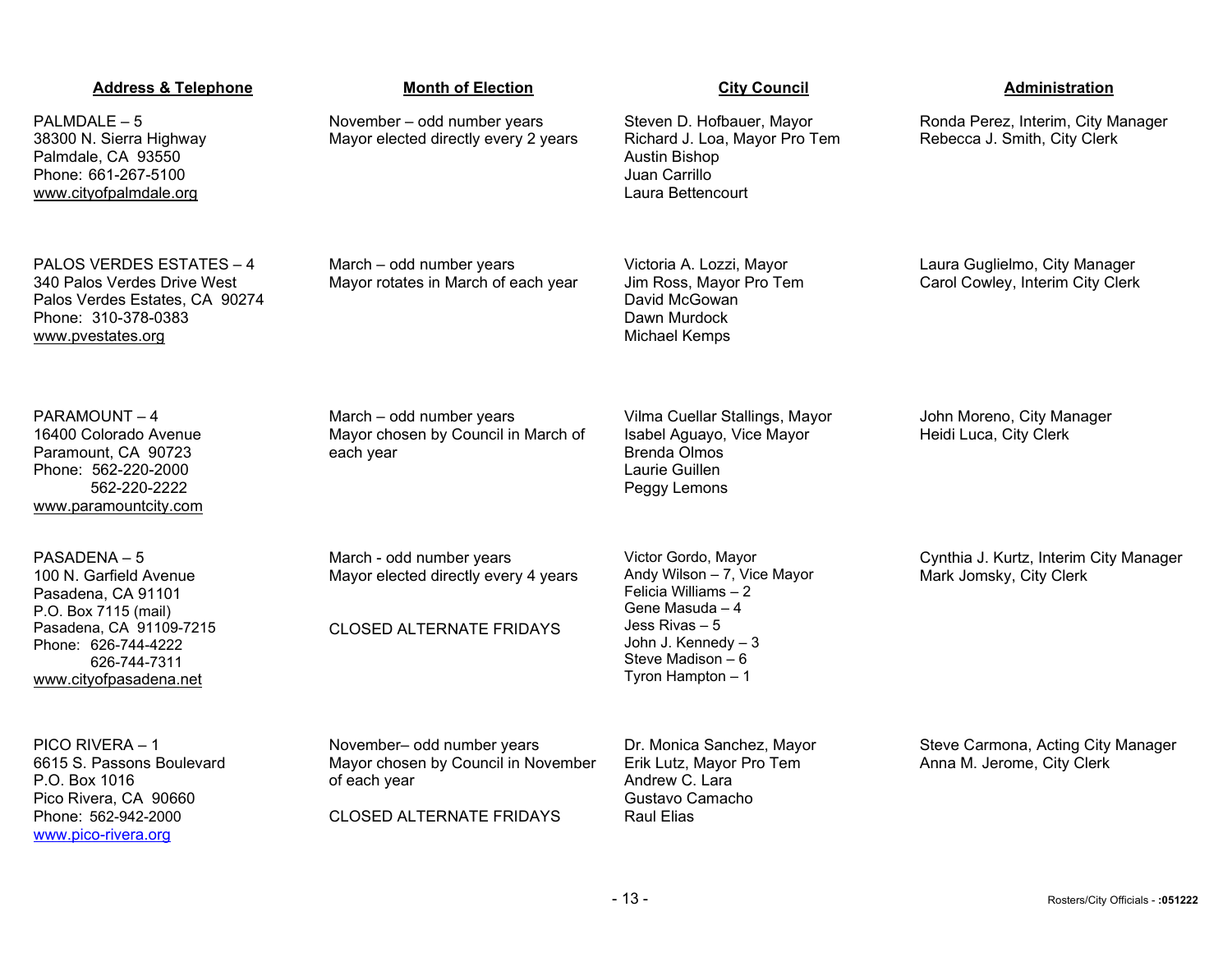| <b>Address &amp; Telephone</b>                                                                                                                                    | <b>Month of Election</b>                                                                                                                          | <b>City Council</b>                                                                                                                                                     | Administration                                                  |
|-------------------------------------------------------------------------------------------------------------------------------------------------------------------|---------------------------------------------------------------------------------------------------------------------------------------------------|-------------------------------------------------------------------------------------------------------------------------------------------------------------------------|-----------------------------------------------------------------|
| $POMONA - 1$<br>505 S. Garey Avenue<br>Pomona, CA 91766<br>P.O. Box 660 (mail)<br>Pomona, CA 91769<br>Phone: 909-620-2051<br>909-620-2311<br>www.ci.pomona.ca.us  | November - even number years<br>Mayor elected directly every 4 years<br>Vice Mayor rotates every 8 months                                         | Tim Sandoval, Mayor<br>Steve Lustro, Vice Mayor - 5<br>Elizabeth Ontiveros-Cole - 4<br>John Nolte - 1<br>Nora Garcia – 3<br>Robert S. Torres - 6<br>Victor Preciado - 2 | James Makshanoff, City Manager<br>Rosalia A. Butler, City Clerk |
| RANCHO PALOS VERDES - 4<br>30940 Hawthorne Boulevard<br>Rancho Palos Verdes, CA 90275<br>Phone: 310-544-5207<br>310-544-5217<br>www.rpvca.com                     | November - odd number years<br>Mayor chosen by Council in December<br>of each year                                                                | David L. Bradley, Mayor<br>Barbara Ferraro, Mayor Pro Tem<br>Eric Alegria<br>John Cruikshank<br>Ken Dyda                                                                | Ara Mihranian, City Manager<br>Teri Takaoka, City Clerk         |
| REDONDO BEACH-4<br>415 Diamond Street<br>P.O. Box 270 (mail)<br>Redondo Beach, CA 90277<br>Phone: 310-372-1171<br>www.redondo.org                                 | March & May - odd number years<br>Mayor elected directly every 4 years<br>Mayor Pro Tem rotates every 9 months<br><b>CLOSED ALTERNATE FRIDAYS</b> | Bill Brand, Mayor<br>Christian Horvath - 3<br>Laura Emdee - 5<br>Nils Nehrenheim $-1$<br>Todd Loewenstein - 2<br>Zein Obagi, Jr. - 4                                    | Mike Witzansky, City Manager<br>Eleanor Manzano, City Clerk     |
| <b>ROLLING HILLS - 4</b><br>No. 2 Portuguese Bend Road<br>Rolling Hills, CA 90274<br>Phone: 310-377-1521<br>www.rolling-hills.org                                 | March - odd number years<br>Mayor chosen by Council in March of<br>each year                                                                      | Bea Dieringer, Mayor<br>Dr. James Black M.D., Mayor Pro Tem<br>Jeff Pieper<br>Leah Mirsh<br>Patrick Wilson                                                              | Elaine Jeng, City Manager<br>Janely Sandoval, City Clerk        |
| <b>ROLLING HILLS ESTATES - 4</b><br>4045 Palos Verdes Drive North<br>Rolling Hills Estates, CA 90274<br>Phone: 310-377-1577<br>www.ci.rolling-hills-estates.ca.us | November - odd number years<br>Mayor chosen by Council in December<br>of each year                                                                | Frank Zerunyan, Mayor<br>Britt Huff, Mayor Pro Tem<br>Debby Stegura<br>Steven Zuckerman<br><b>Velveth Schmitz</b>                                                       | Greg Grammer, City Manager<br>Janely Sandoval, City Clerk       |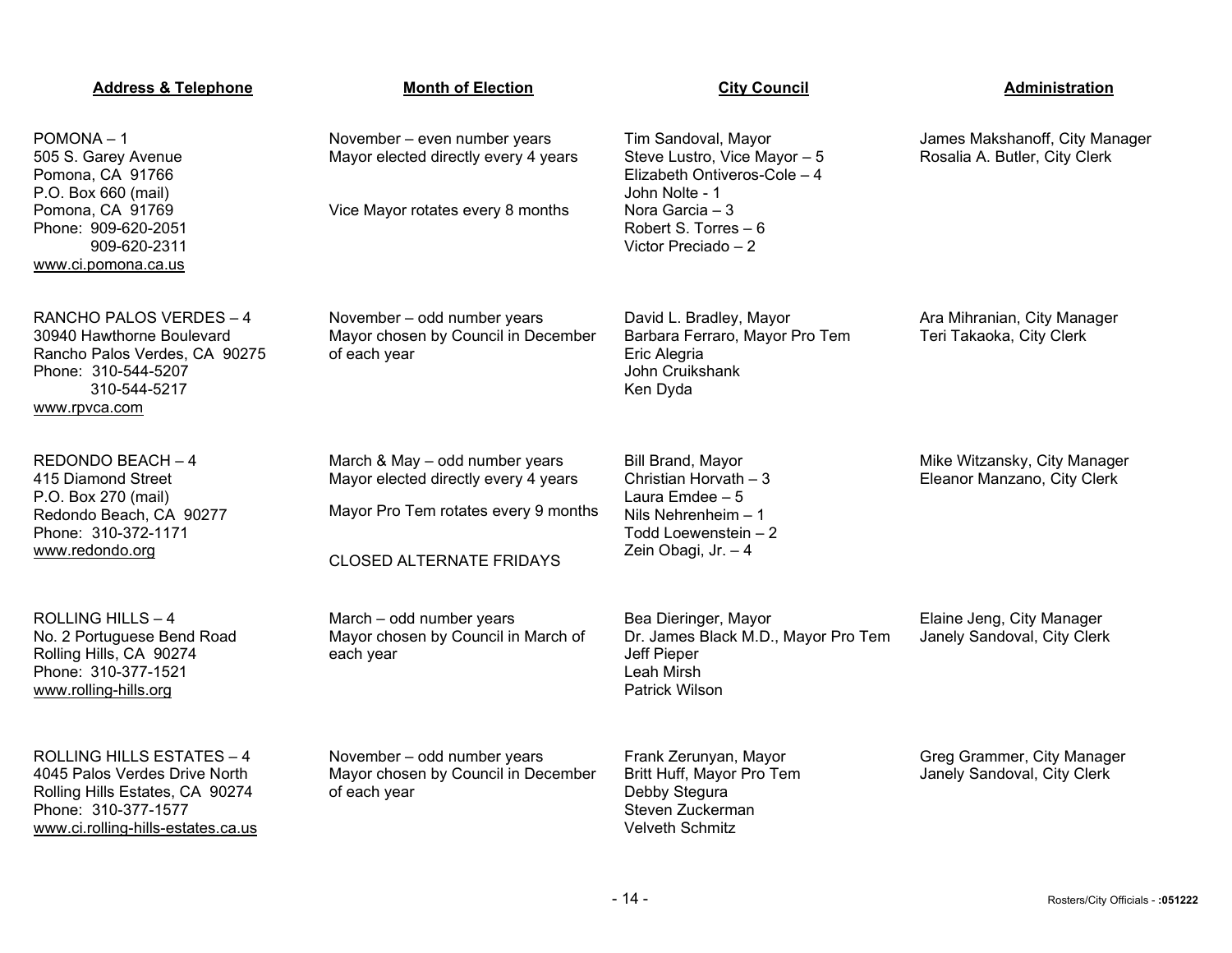ROSEMEAD – 1 8838 East Valley Boulevard P.O. Box 399 (mail) Rosemead, CA 91770 Phone: 626-569-2100 [www.cityofrosemead.org](http://www.cityofrosemead.org/)

SAN DIMAS – 5 245 E. Bonita Avenue San Dimas, CA 91773 Phone: 909-394-6200 [www.cityofsandimas.com](http://www.cityofsandimas.com/)

SAN FERNANDO – 3 117 Macneil Street San Fernando, CA 91340 Phone: 818-898-1201 [www.ci.san-fernando.ca.us](http://www.ci.san-fernando.ca.us/)

SAN GABRIEL – 5 425 S. Mission Drive San Gabriel, CA 91776 P.O. Box 130 (mail) San Gabriel, CA 91778-0130 Phone: 626-308-2803 626-308-2816 [www.sangabrielcity.com](http://www.sangabrielcity.com/)

SAN MARINO – 5 2200 Huntington Drive San Marino, CA 91108 Phone: 626-300-0700 626-300-0705 [www.cityofsanmarino.org](http://www.cityofsanmarino.org/)

March – odd number years Mayor chosen by Council in March of each year

CLOSED FRIDAY

March – odd number years Mayor elected directly every 2 years

Ryan A. Vienna

Mary Mendoza, Mayor Hecto A. Pacheco, Vice Mayor Celeste T. Rodriguez Cindy Montanez Sylvia Ballin

Nick Kimball, City Manager Julie Nguyen, City Clerk

March – odd number years Mayor rotated by Council in March of each year

March – odd number years

each year

Mayor chosen by Council in April of

Tony Ding, Mayor John Harrington, Vice Mayor Carina Rivera Denise Menchaca John Wu

Mark Lazzaretto, City Manager Julie Nguyen, City Clerk

March – odd number years Mayor rotated by Council in March every 2 years

CLOSED FRIDAYS

Susan Jakubowski, Mayor Steve Talt, Vice Mayor Gretchen Shepherd Romey Ken Ude Dr. Steven Huang

Marcella Marlowe, City Manager Christina Baker, City Clerk

Polly Low, Mayor Sean Deng, Mayor Pro Tem John Tang (temporary) Margaret Clark Sandra Armenta Steven Ly

Emmett Badar, Mayor Eric Weber, Mayor Pro Tem Denis Bertone John Ebiner

Chris Constantin, City Manager Debra Black, City Clerk

Ben Kim, City Manager Ericka Hernandez, City Clerk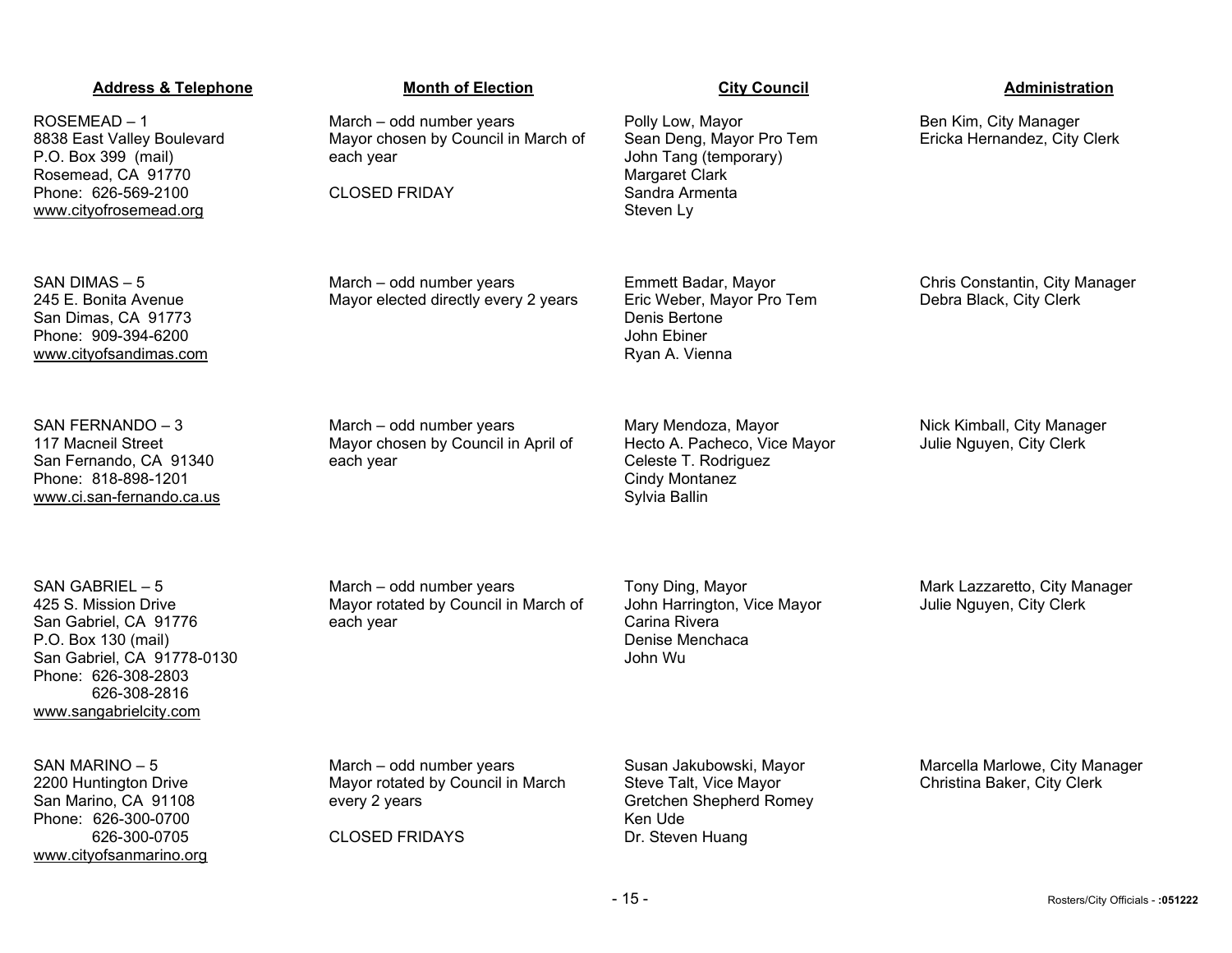| <b>Address &amp; Telephone</b>                                                                                                                      | <b>Month of Election</b>                                                                                              | <b>City Council</b>                                                                                                                                         | Administration                                                  |
|-----------------------------------------------------------------------------------------------------------------------------------------------------|-----------------------------------------------------------------------------------------------------------------------|-------------------------------------------------------------------------------------------------------------------------------------------------------------|-----------------------------------------------------------------|
| SANTA CLARITA - 5<br>23920 W. Valencia Blvd. #300<br>Santa Clarita, CA 91355<br>Phone: 661-259-2489<br>www.santa-clarita.com                        | April - even number years<br>Mayor rotated by Council in December<br>of each year                                     | Laurene Weste, Mayor<br>Jason Gibbs, Mayor Pro Tem<br><b>Bill Miranda</b><br>Cameron Smyth<br>Marsha McLean                                                 | Kenneth Striplin, City Manager<br>Mary Cusik, City Clerk        |
| SANTA FE SPRINGS - 4<br>11710 Telegraph Road<br>P.O. Box 2120 (mail)<br>Santa Fe Springs, CA 90670<br>Phone: 562-868-0511<br>www.santafesprings.org | November - odd number years<br>Mayor rotated by Council in January of<br>each year<br><b>CLOSED ALTERNATE FRIDAYS</b> | Annette Rodriguez, Mayor<br>Joe Angel Zamora, Mayor Pro Tem<br>Jay Sarno<br>John M. Mora<br>Juanita A. Trujillo                                             | Ray Cruz, City Manager<br>Janet Martinez, City Clerk            |
| SANTA MONICA-3<br>1685 Main Street<br>Santa Monica, CA 90401<br>Phone: 310-458-8301<br>310-458-8211<br>www.smgov.net                                | November - even number years<br>Mayor chosen every 2 years by Council<br><b>CLOSED ALTERNATE FRIDAYS</b>              | Sue Himmelrich, Mayor<br>Kristin McCowan, Mayor Pro Tem<br>Christine Parra<br><b>Gleam Davis</b><br>Kevin McKeown<br>Oscar de la Torre<br><b>Phil Brock</b> | David White, City Manager<br>Denise Anderson-Warren, City Clerk |
| SIERRA MADRE - 5<br>232 W. Sierra Madre Boulevard<br>Sierra Madre, CA 91024<br>Phone: 626-355-7135<br>626-355-3303<br>www.cityofsierramadre.com     | April - even number years<br>Mayor chosen by Council in April of<br>each year.                                        | Gene Goss, Mayor<br>Edward Garcia, Mayor Pro Tem<br>Kelly Kriebs<br>Rachelle Arizmendi<br><b>Robert Parkhurst</b>                                           | Jose Reynoso, City Manager<br>Sue Spears, City Clerk            |
| SIGNAL HILL $-4$<br>2175 Cherry Avenue<br>Signal Hill, CA 90755<br>Phone: 562-989-7300<br>www.cityofsignalhill.org                                  | March - odd number years<br>Mayor chosen by Council in March of<br>each year                                          | Keir Jones, Mayor<br>Tina L. Hansen, Vice Mayor<br>Edward H. J. Willson<br>Lori Y. Woods<br>Robert D. Copeland                                              | Hannah Shin-Heydorn, City Manager<br>Carmen Brooks, City Clerk  |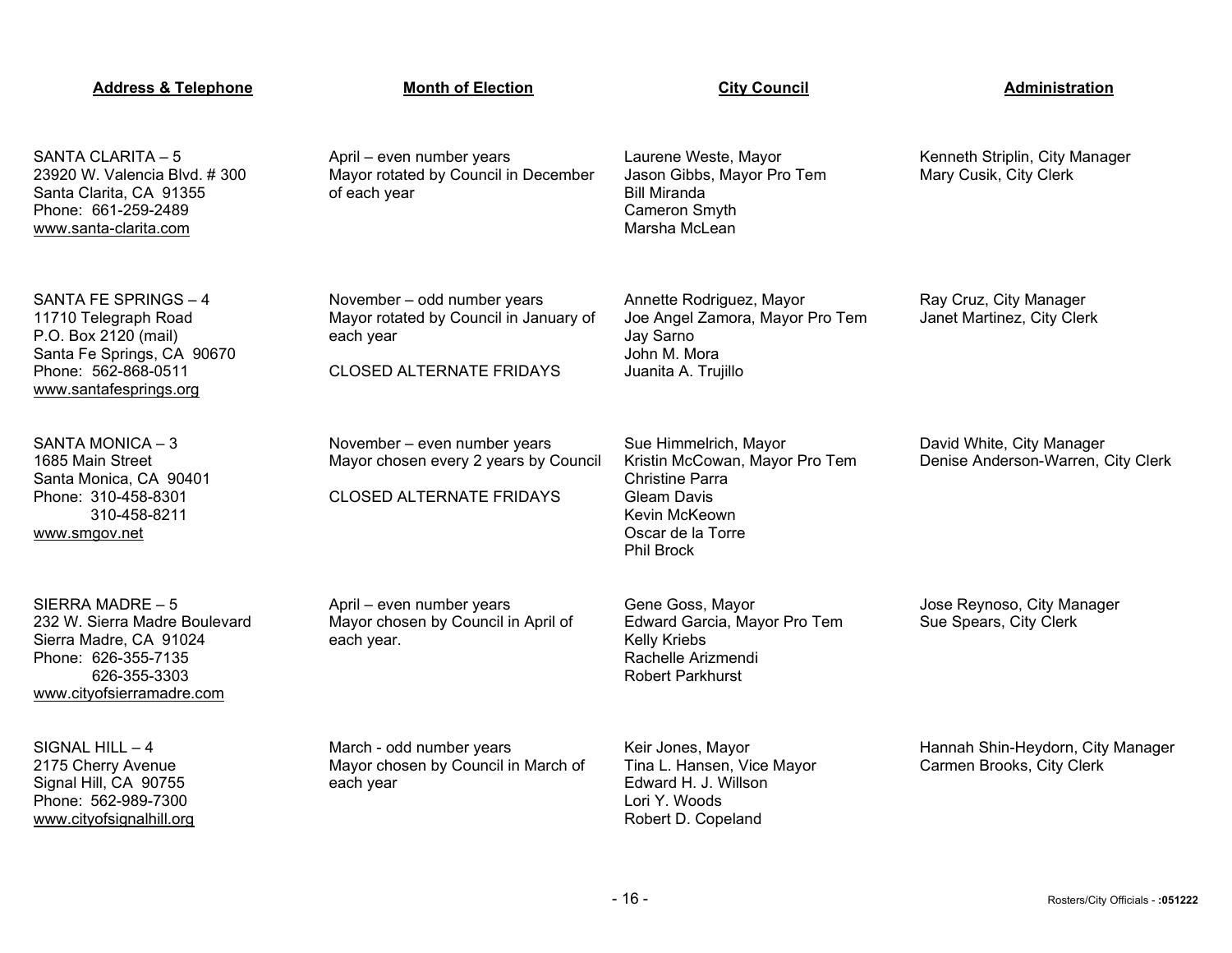| <b>Address &amp; Telephone</b>                                                                                                     | <b>Month of Election</b>                                                                              | <b>City Council</b>                                                                                                                       | <b>Administration</b>                                             |
|------------------------------------------------------------------------------------------------------------------------------------|-------------------------------------------------------------------------------------------------------|-------------------------------------------------------------------------------------------------------------------------------------------|-------------------------------------------------------------------|
| SOUTH EL MONTE - 1<br>1415 N. Santa Anita Avenue<br>South El Monte, CA 91733<br>Phone: 626-579-6540<br>www.ci.south-el-monte.ca.us | November - odd number years<br>Mayor directly elected every 2 years<br><b>CLOSED FRIDAY</b>           | Gloria Olmos, Mayor<br>Manuel Acosta, Mayor Pro Tem<br>Gracie Retamoza<br>Hector Delgado<br><b>Richard Angel</b>                          | Rachel Barbosa, City Manager<br>Donna G. Schwartz, City Clerk     |
| SOUTH GATE - 1<br>8650 California Avenue<br>South Gate, CA 90280<br>Phone: 323-563-9510<br>www.cityofsouthgate.org                 | March - odd number years<br>Mayor chosen by Council in April of<br>each year.<br><b>CLOSED FRIDAY</b> | Al Rios, Mayor<br>Maria del Pilar Avalos, Vice Mayor<br>Denise Diaz<br>Gil Hurtado<br>Maria Davila                                        | Chris Jeffers, Interim, City Manager<br>Carmen Avalos, City Clerk |
| SOUTH PASADENA - 5<br>1414 Mission Street<br>South Pasadena, CA 91030<br>Phone: 626-403-7200<br>(www.southpasadena.org             | November - odd number years<br>Mayor chosen by Council in November<br>of each year                    | Michael A. Cacciotti, Mayor<br>Jon Primuth, Mayor Pro Tem<br>Diana Mahmud<br>Evelyn G. Zneimer<br>Jack Donovan                            | Arminé Chaparyan, City Manager<br>Lucie Colombo, Chief City Clerk |
| TEMPLE CITY - 5<br>9701 Las Tunas Drive<br>Temple City, CA 91780<br>Phone: 626-285-2171<br>www.ci.temple-city.ca.us                | March - odd number years<br>Mayor chosen by Council in March of<br>each year                          | Cynthia Sternquist, Mayor<br>William Man, Mayor Pro Tem<br>Fernando Vizcarra<br><b>Thomas Chavez</b><br>Vincent Yu                        | Bryan Cook, City Manager<br>Peggy Kuo, City Clerk                 |
| TORRANCE-4<br>3031 Torrance Boulevard<br>Torrance, CA 90503<br>Phone: 310-618-2801<br>310-618-2870<br>www.torranceca.gov           | June - even number years<br>Mayor elected directly every 4 years<br><b>CLOSED ALTERNATE FRIDAYS</b>   | Patrick J. Furey, Mayor<br>Aurelio Mattucci<br>George Chen<br>Heidi Ann Ashcraft<br>Jack Walser<br><b>Mike Griffiths</b><br>Sharon Kalani | Aram Chaparyan, City Manager<br>Rebeca Poirier, City Clerk        |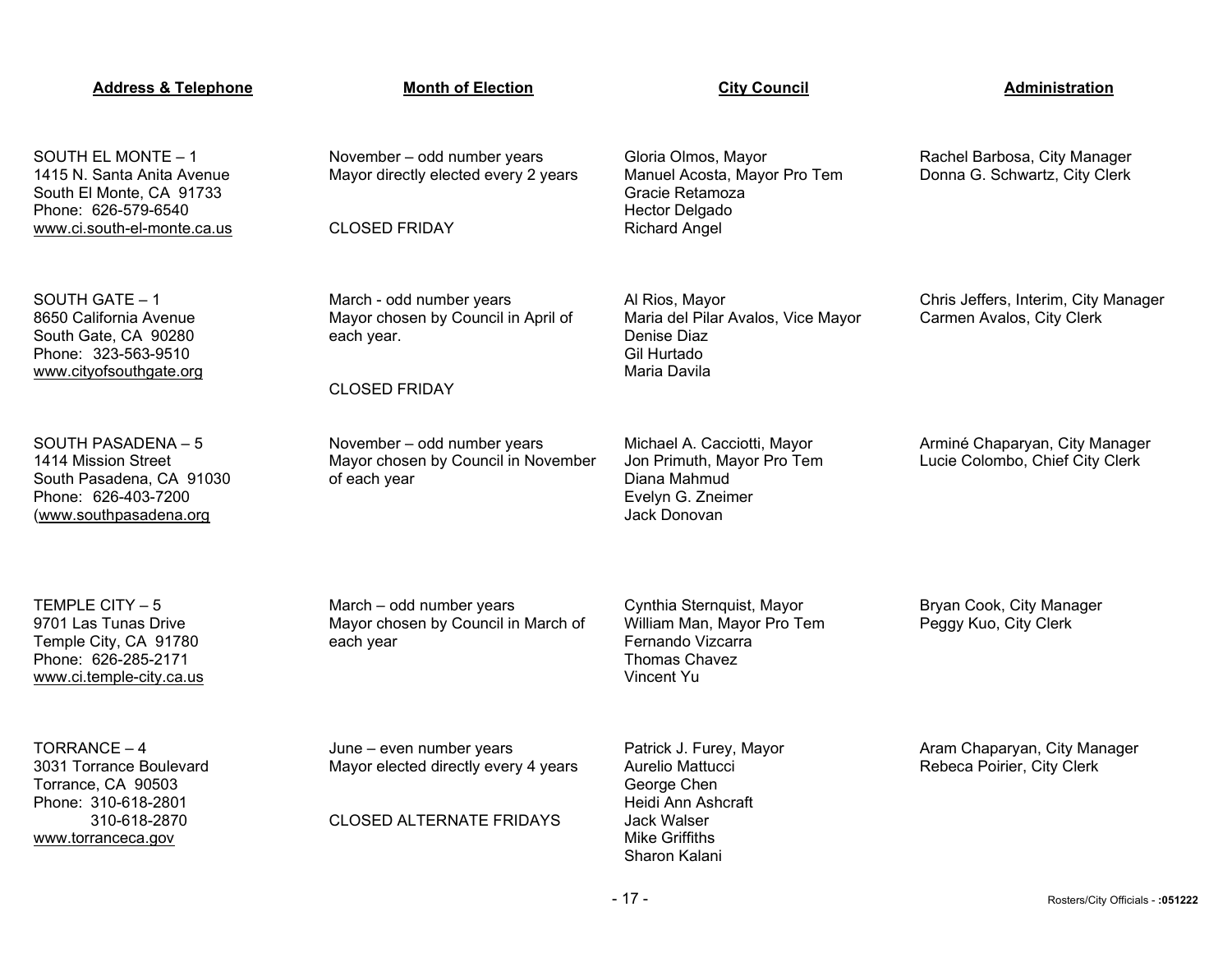| <b>Address &amp; Telephone</b>                                                                                                                                                        | <b>Month of Election</b>                                                                                      | <b>City Council</b>                                                                                          | Administration                                                     |
|---------------------------------------------------------------------------------------------------------------------------------------------------------------------------------------|---------------------------------------------------------------------------------------------------------------|--------------------------------------------------------------------------------------------------------------|--------------------------------------------------------------------|
| VERNON-1<br>4305 Santa Fe Avenue<br>Vernon, CA 90058<br>Phone: 323-583-8811<br>www.cityofvernon.org                                                                                   | April - even number years<br>Mayor chosen by Council after election<br><b>CLOSED FRIDAY</b>                   | Leticia Lopez, Mayor<br>Crystal Larios, Mayor Pro Tem<br>Judith Merlo<br>Melissa Ybarra<br>William J. Davis  | Carlos Fandino, City Administrator<br>Lisa Pope, City Clerk        |
| WALNUT-1<br>21201 La Puente Road<br>Walnut, CA 91789-2018<br>P.O. Box 682 (mail)<br>Walnut, Ca 91789<br>Phone: 909-595-7543<br>www.cityofwalnut.org                                   | April - even number years<br>Mayor chosen by Council (rotates every<br>9 months)                              | Eric Ching, Mayor<br>Dr. Allen Wu, Mayor Pro Tem<br>Linda Freedman<br>Nancy R. Tragarz<br>Robert Pacheco     | Tom Weiner, City Manager<br>Teresa De Dios, City Clerk             |
| WEST COVINA - 1<br>1444 W. Garvey Avenue South<br>West Covina, CA 91790<br>P.O. Box 1440 (mail)<br>West Covina, CA 91793<br>Phone: 626-939-8401<br>626-939-8433<br>www.westcovina.org | November - odd number years<br>Mayor chosen by Council in November<br>of each year                            | Dario Castellanos, Mayor<br>Rosario Diaz, Mayor Pro Tem<br>Brian Tabatabai<br>Letty Lopez-Viado<br>Tony Wu   | David Carmany, City Manager<br>Lisa Sherrick, Assistant City Clerk |
| WEST HOLLYWOOD - 3<br>8300 Santa Monica Boulevard<br>West Hollywood, CA 90069<br>Phone: 323-848-6400<br>323-848-6408<br>www.weho.org                                                  | March - odd number years<br>Mayor chosen by Council in May of<br>each year<br><b>CLOSED ALTERNATE FRIDAYS</b> | Lauren Meister, Mayor<br>Sepi Shyne, Mayor Pro Tem<br>John D'Amico<br>John M. Erickson<br>Lindsey P. Horvath | David Wilson, City Manager<br>Melissa Crowder, City Clerk          |